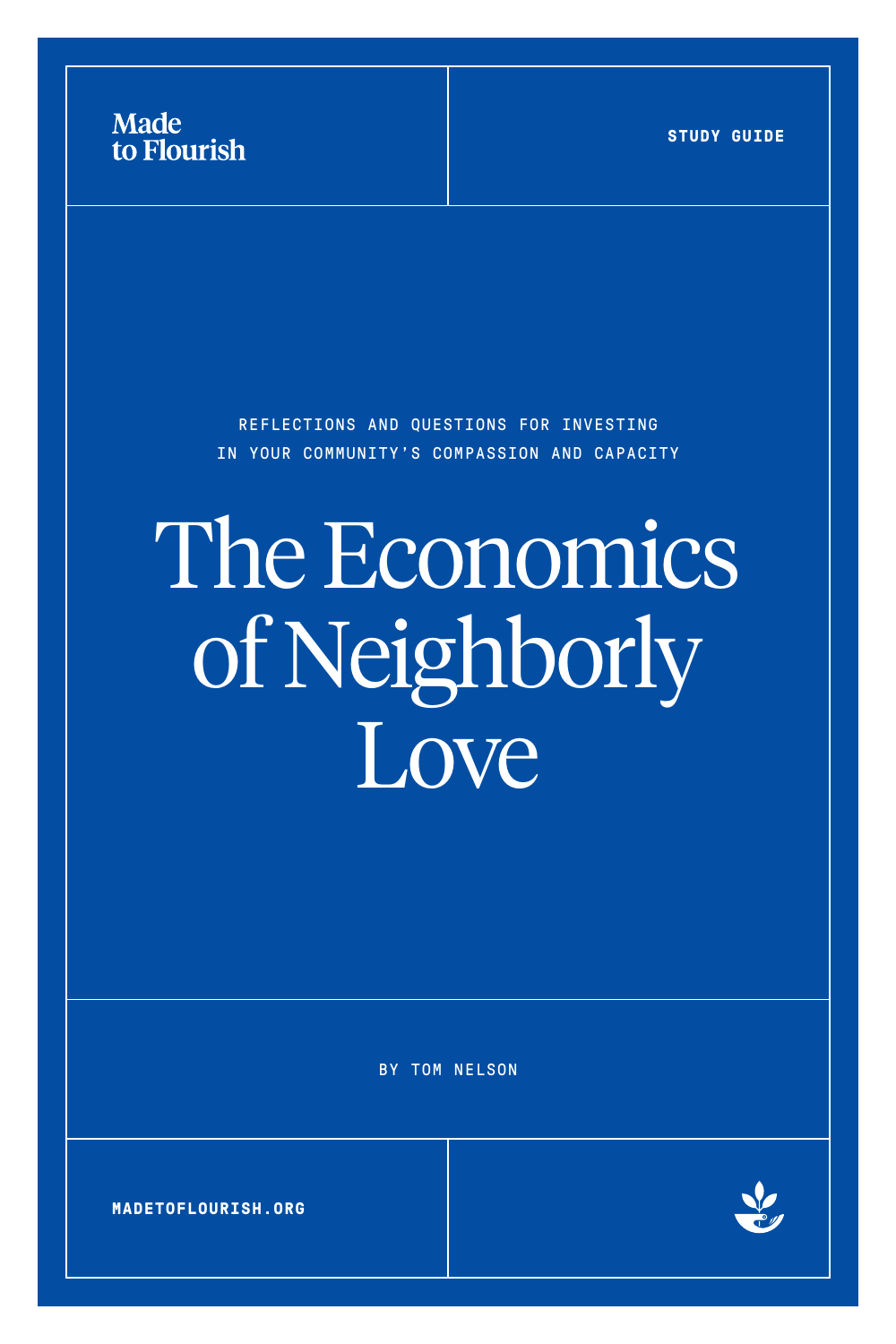*Study Guide* for *The Economics of Neighborly Love*  2nd. Edition Edited by Aaron Cline Hanbury

Copyright © 2020 by Made to Flourish

Made to Flourish 10901 Lowell Avenue Overland Park, Kansas 66210 madetoflourish.org communications@madetoflourish.org

All rights reserved. No part of this guide may be reproduced, distributed, or transmitted in any form or by any means, including photocopying, recording, or other electronic or mechanical methods, without the prior written permission of the publisher, except in the case of brief quotations embodied in critical reviews and certain other noncommercial uses permitted by copyright law.

Excerpts from *The Economics of Neighborly Love* by Tom Nelson. Copyright (c) 2017 by Tom Nelson. Used by permission of InterVarsity Press, Downers Grove, Illinois. www.ivpress.com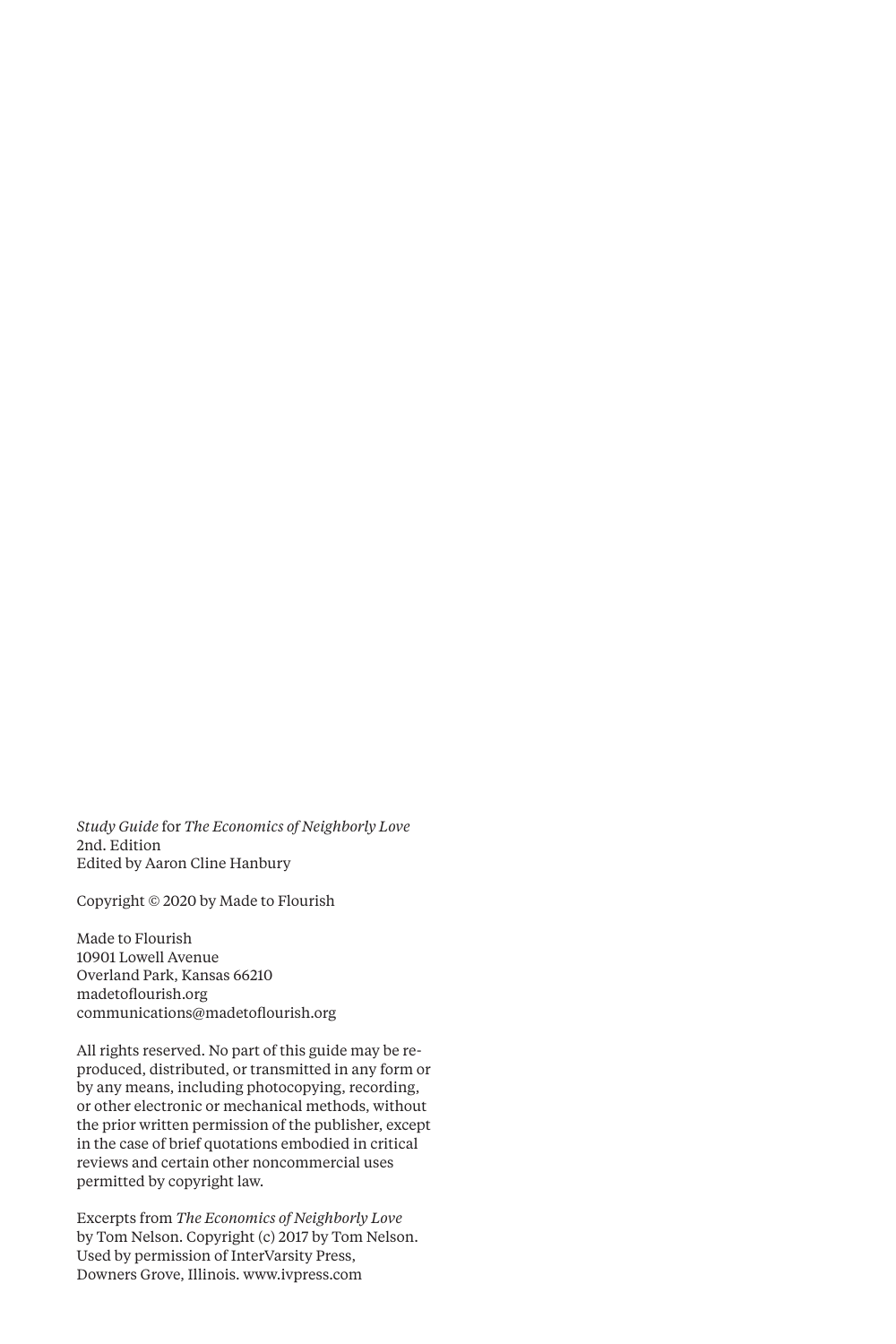BY TOM NELSON

# The Economics of Neighborly Love

REFLECTIONS AND QUESTIONS FOR INVESTING IN YOUR COMMUNITY'S COMPASSION AND CAPACITY

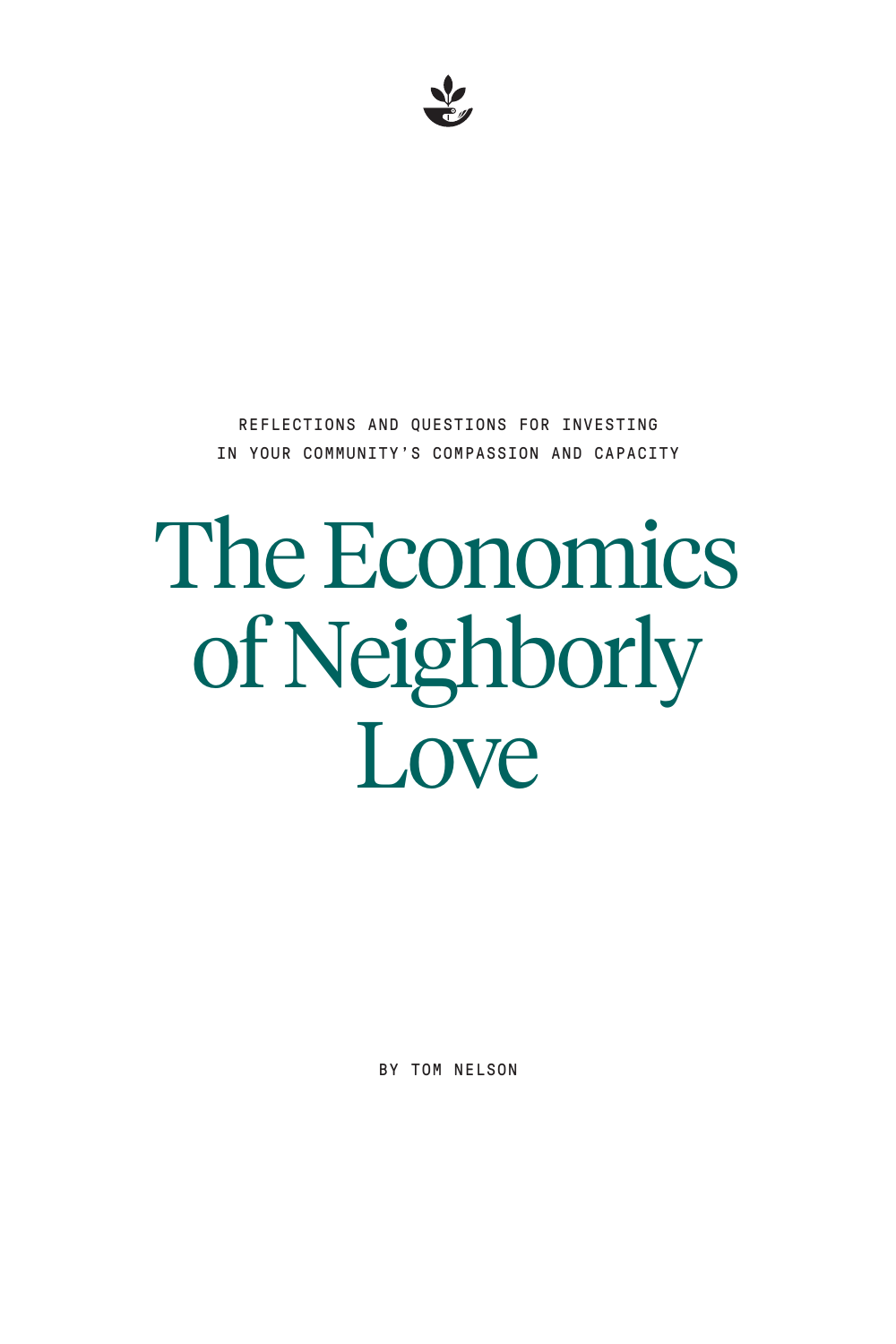#### **INTRODUCTION** PAGE 1

#### Human Fruitfulness and Material Wealth

"It wasn't until I'd served for a few years in pastoral ministry that the burning questions of my childhood revisited me. How did Christian faith speak meaningfully to everyday life? What did it have to say about work and economics? I needed answers. After an extensive reexamination of the biblical text and a careful revisiting of the writings of the Protestant Reformers, I came to a sobering conclusion. Due to an impoverished understanding of Scripture, I had been perpetuating an improperly dualistic Sunday-to-Monday gap through my teaching and ministry. Wrongly, I had separated the life of Christian faith from ordinary everyday living in the world. Though I had experienced economic hardship, and though I had studied economic theory and Christian theology, I had failed to connect faith and economics in a meaningful way.

The glaring irony is that Holy Scripture speaks a good deal about economic flourishing. Yet in our personal lives, in our congregations, and in our work, we all too often woefully neglect to connect the gospel of the kingdom with economics. This harms our witness, our cities, and our future. The church needs to address and begin the hard work of overcoming the perilous Sunday-to-Monday gap."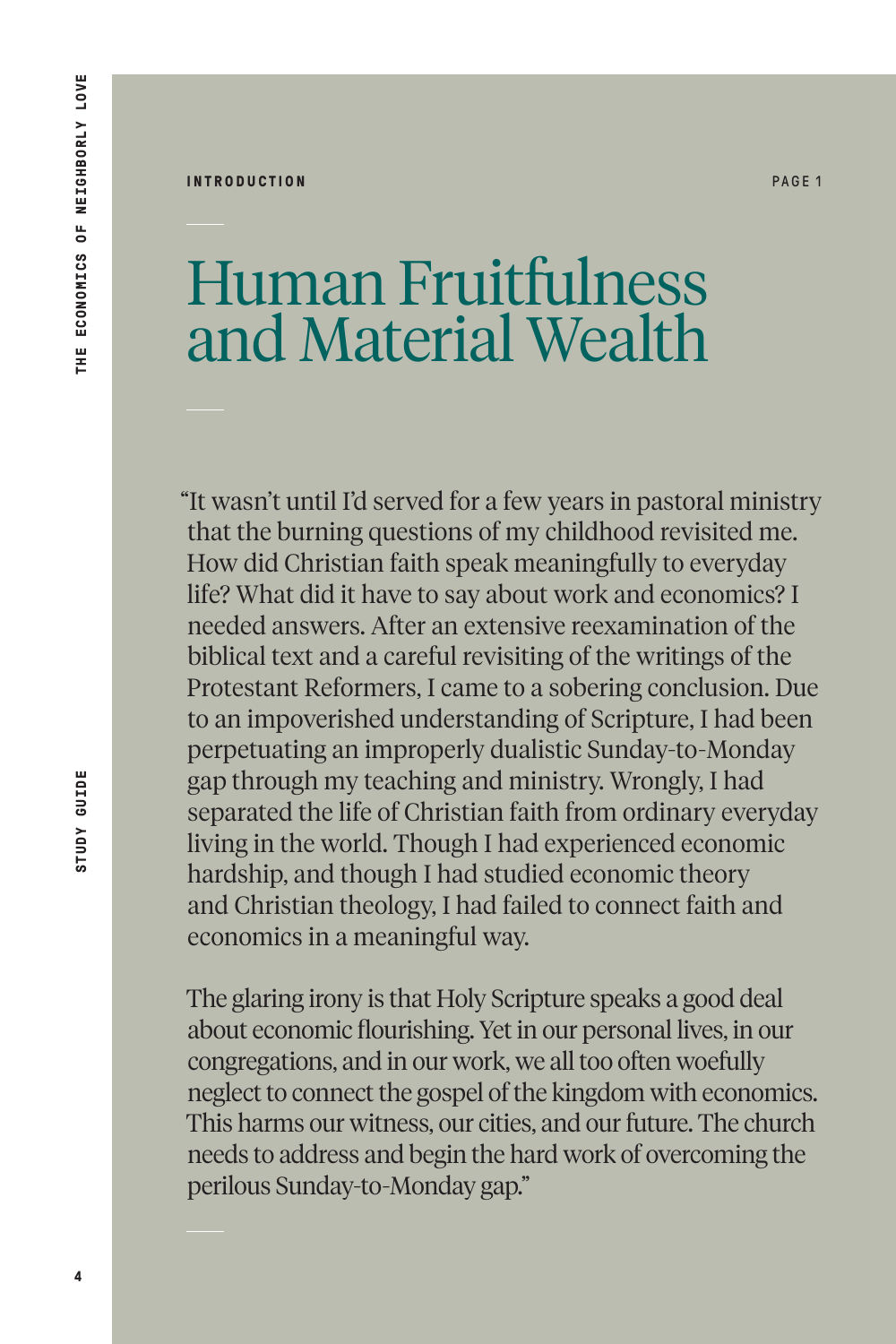1. Why did people at Tom Nelson's childhood church seem to notice his family's economic state but not care?

2. In what ways can you relate to what Nelson describes?

3. Nelson lists several questions that will frame the rest of the book. At this point in your reading, how do you answer them?

*What does the Bible say about economics?*

 *What role do Christian leaders have in nurturing the economic well-being of their congregations and organizations?*

*What does a life of fruitfulness look like?*

 *What about the economic well-being of the cities where they minister?*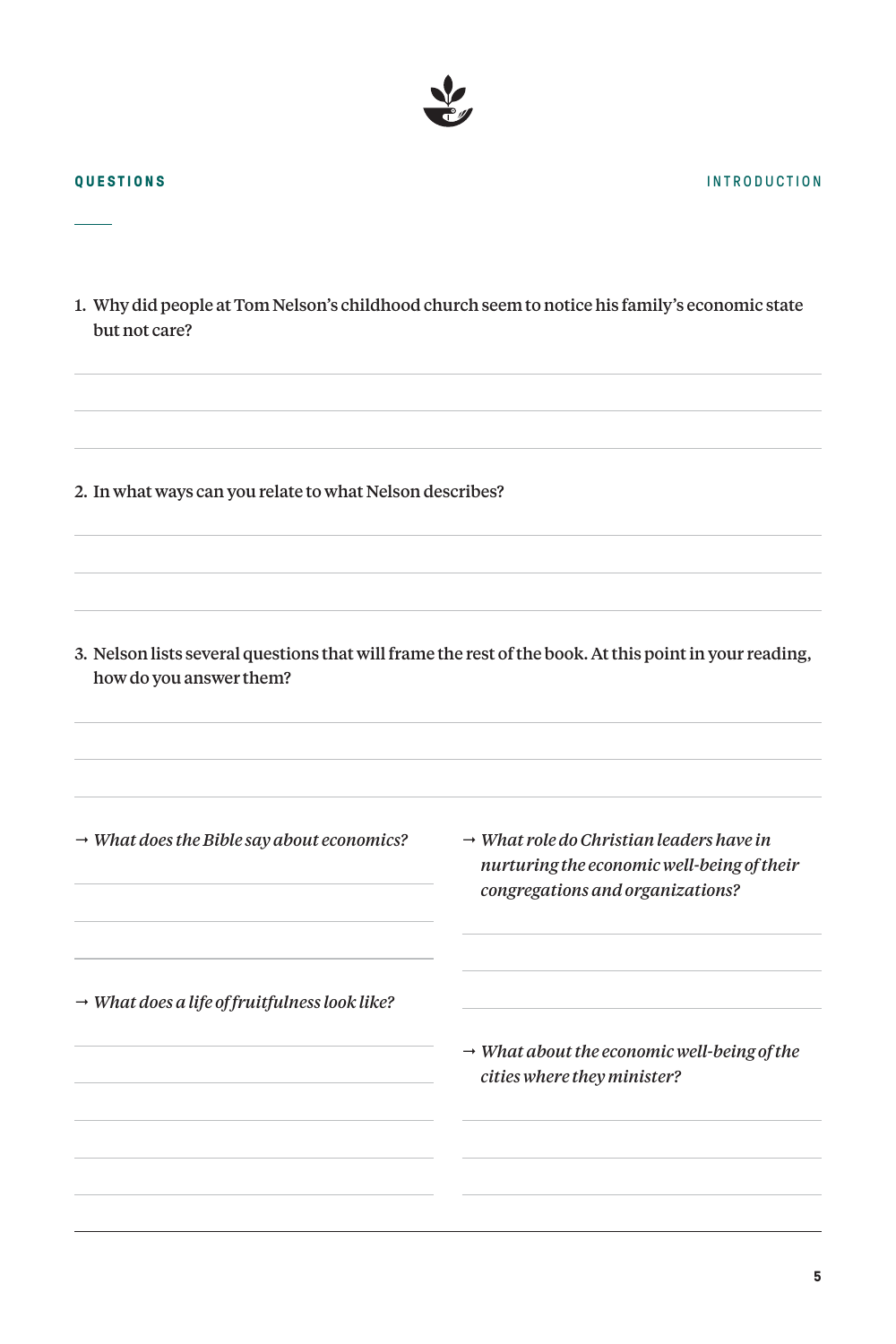# Neighborly Love

"The Great Commandment challenges us to better connect Sunday to Monday, not only by nurturing compassionate hearts but also by growing in our economic capacity. And economic capacity does not appear out of thin air. It comes from our faithful vocational stewardship. The financial margin we need for generosity flows from a lifestyle of wise financial management. Neighborly love requires both compassion and capacity. It requires transformed hearts and transformed habits, deep compassion and faithful stewardship. If we are going to narrow the Sunday-to-Monday gap between our faith, our work, and the economic flourishing of our neighbors, we must take tangible steps to love with both greater compassion and increased capacity."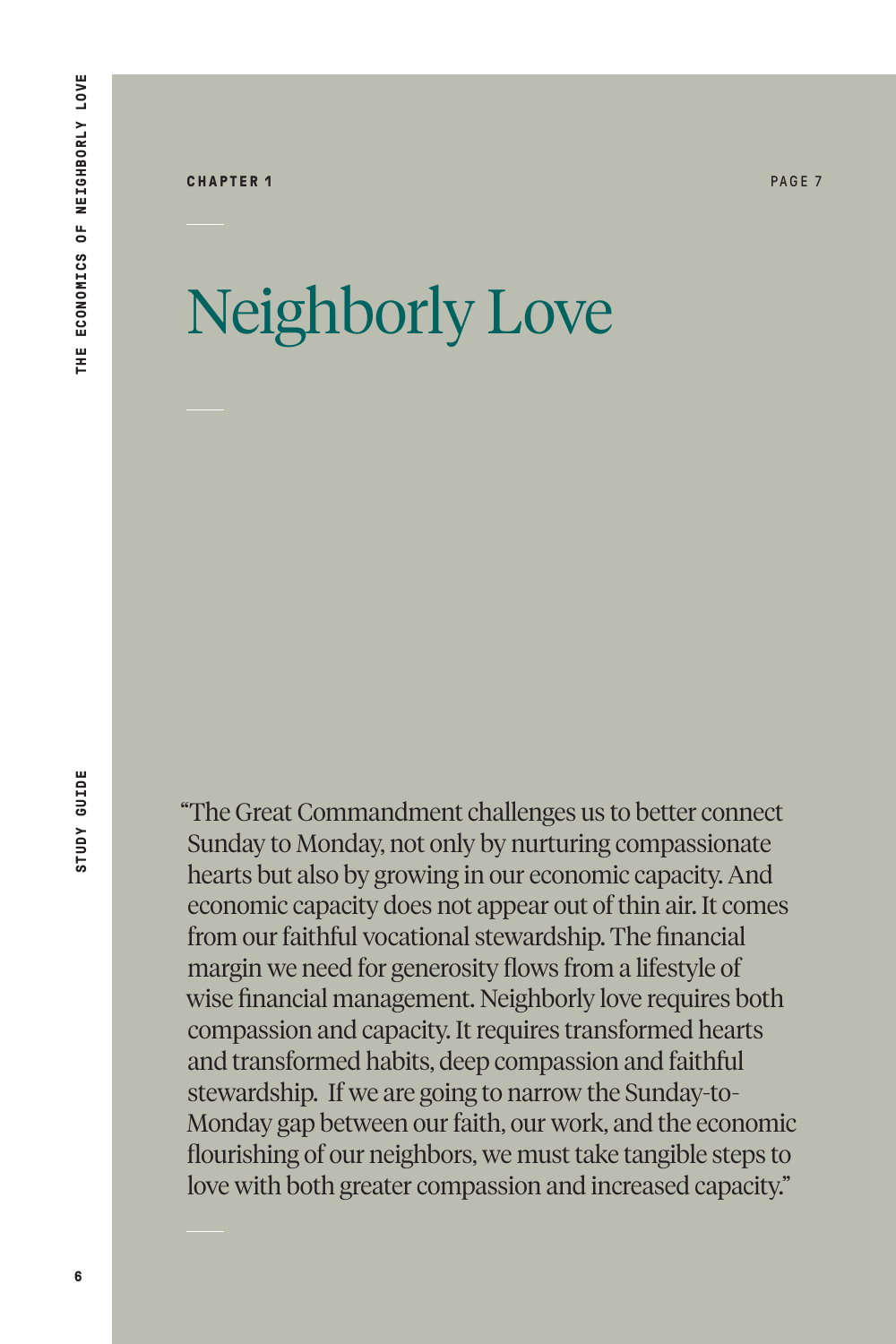1. What are the applications of Jesus' Great Commandment (Matthew 22: 36-40) you typically encounter? Similarly, how do Christians often apply the Golden Rule (Matthew 7:12)?

2. Read Luke 10: 25-37. Which character in the story best represents your natural response to a situation like that?

3. Nelson points out that neighborly love requires a better definition of "neighbor." Why does Jesus affirm the Samaritan as the neighbor in the story? What allowed him to be a loving neighbor?

4. How does this compare with how you typically think of neighbors?

5. Nelson concludes this chapter by looking at Jesus' ultimate meaning of the parable. How does this affect how you understand the idea of being a neighbor?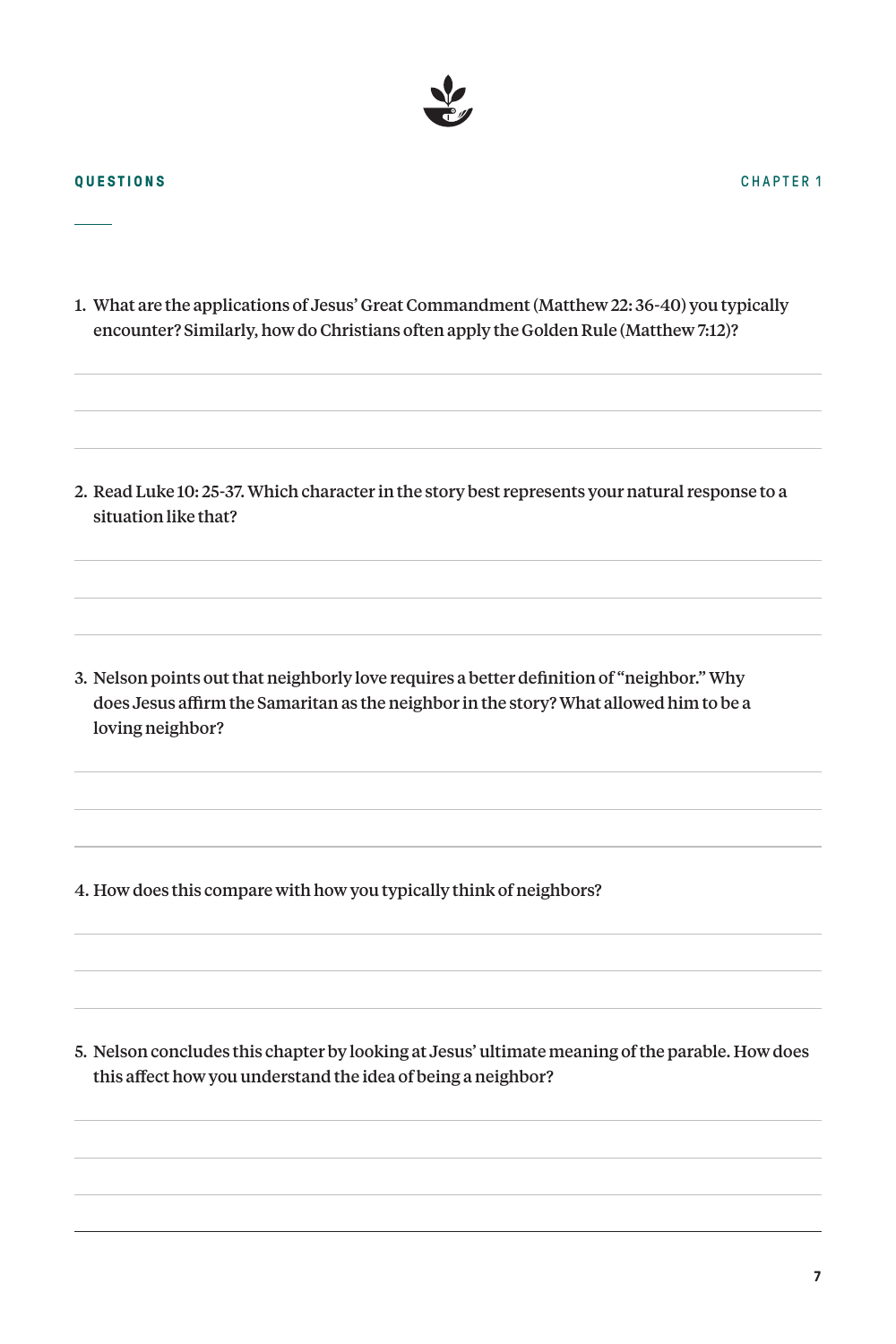### Made to Flourish

"The measure of our neighborly love is not only seen in our ever-increasing Christlike character, but also in our outpouring of Christlike compassion and productive capacity for the good of our neighbors. When we wholeheartedly embrace the Great Commandment, we are compelled to live with greater compassion and fruitful productivity, which fuels our economic capacity. As our economic capacity grows, whether it is measured in influence, access, or ownership of wealth, our ability to lead a life of love-fueled fruitfulness increases. When we look back at God's original design for human flourishing, we discover we were created for a vibrant life of responsible creativity, innovation, and productivity."

"… Because fruitfulness is about cultivating blessing from the created order. Fruitfulness means adding value and bestowing honor to others in and through our work. Fruitfulness is building up and utilizing our capacity for influence, access, and wealth so we might tangibly express our neighborly love."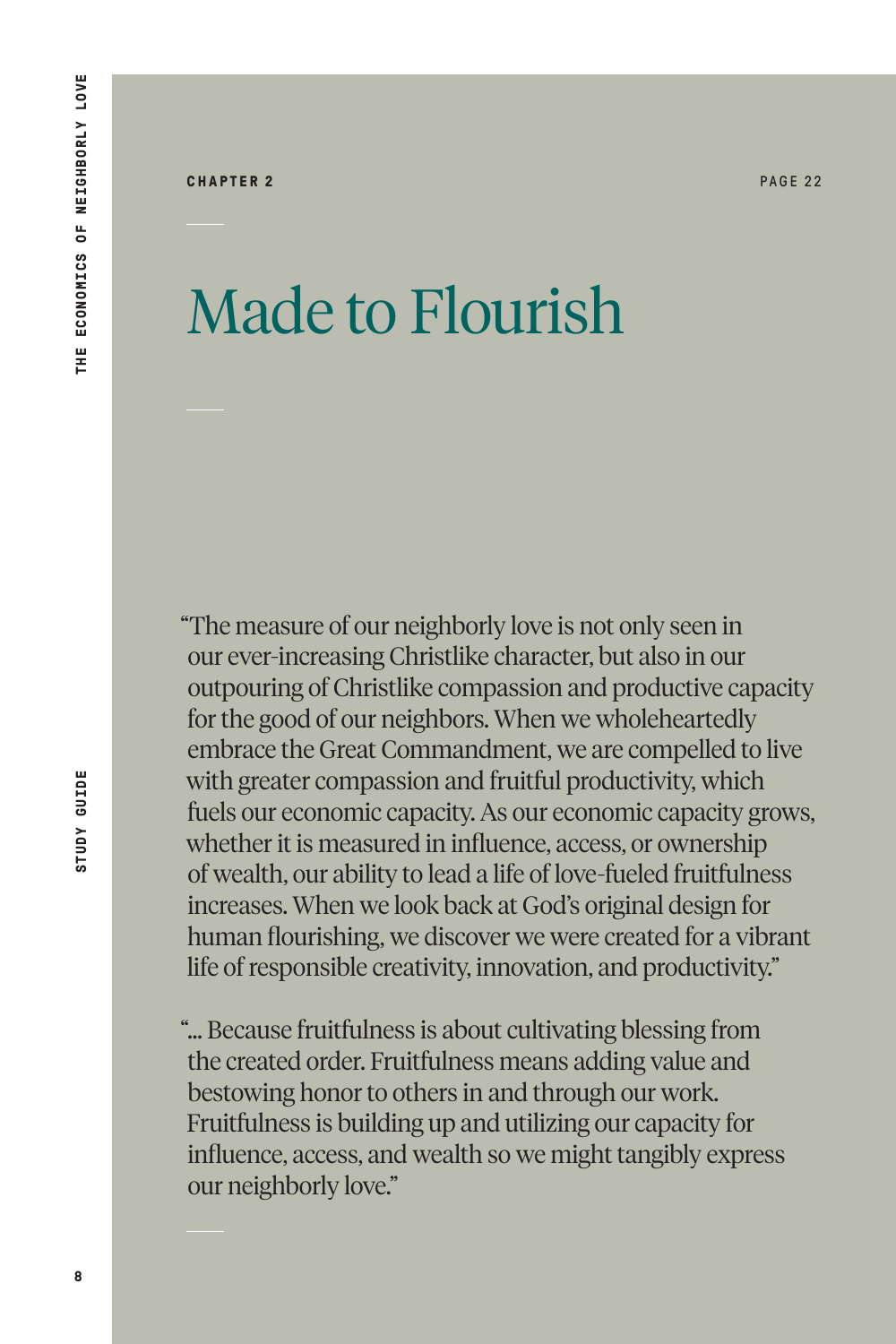1. Read Genesis 1. What two "essential and unique qualities" does it teach about humans?

2. What is the connection between the two?

3. In what ways does the cultural mandate extend beyond childbearing?

4. And in what ways does the cultural mandate extend beyond paychecks?

5. When Nelson discusses economics, what is he talking about? How does that reframe what typically comes to mind when you think of economics?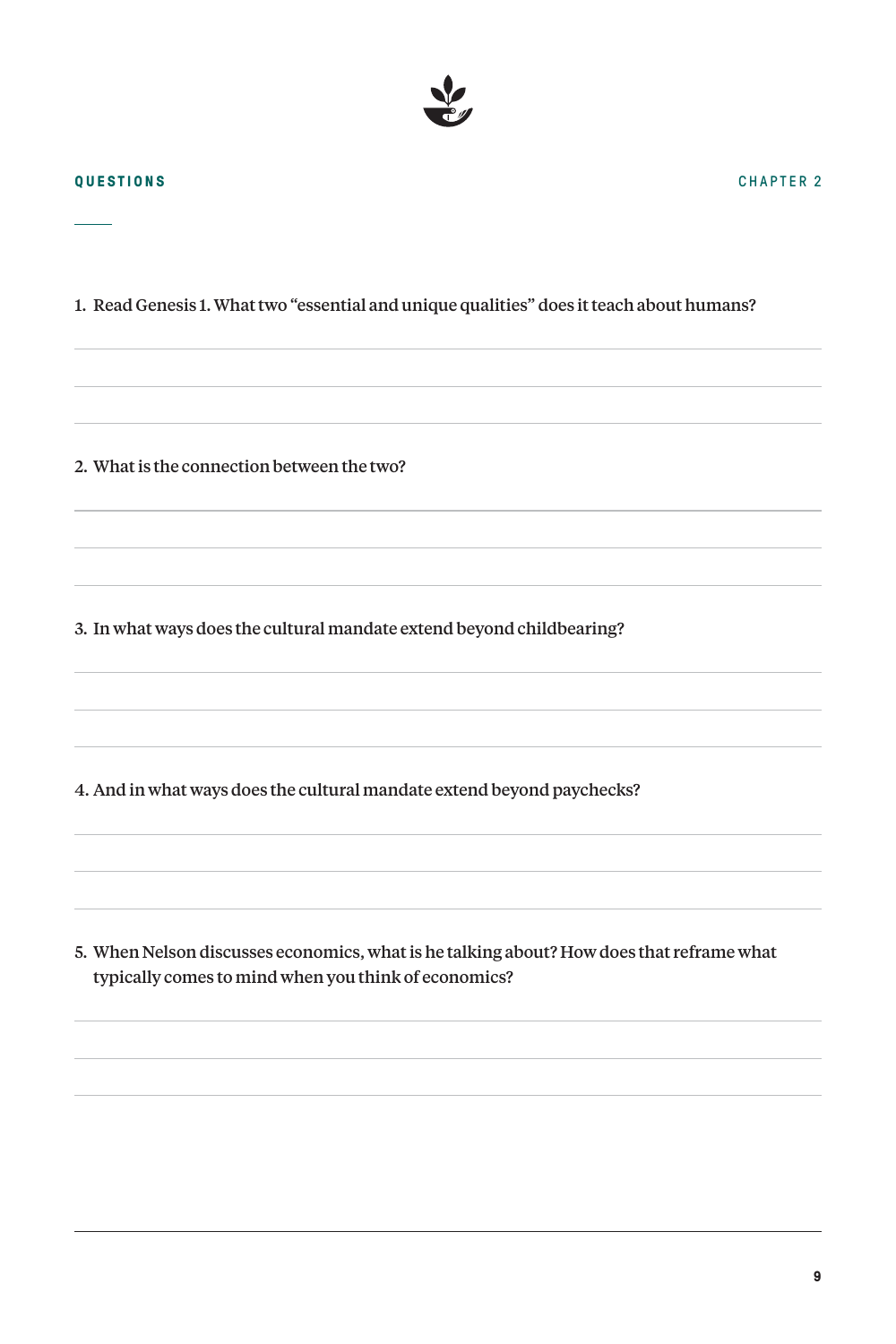**CHAPTER 3** PAGE 33

#### Human Fruitfulness and Material Wealth

"Whatever work God has called us to, we must ask: Are we becoming more fruitful workers? Are we increasingly doing our job better and gaining greater skills?"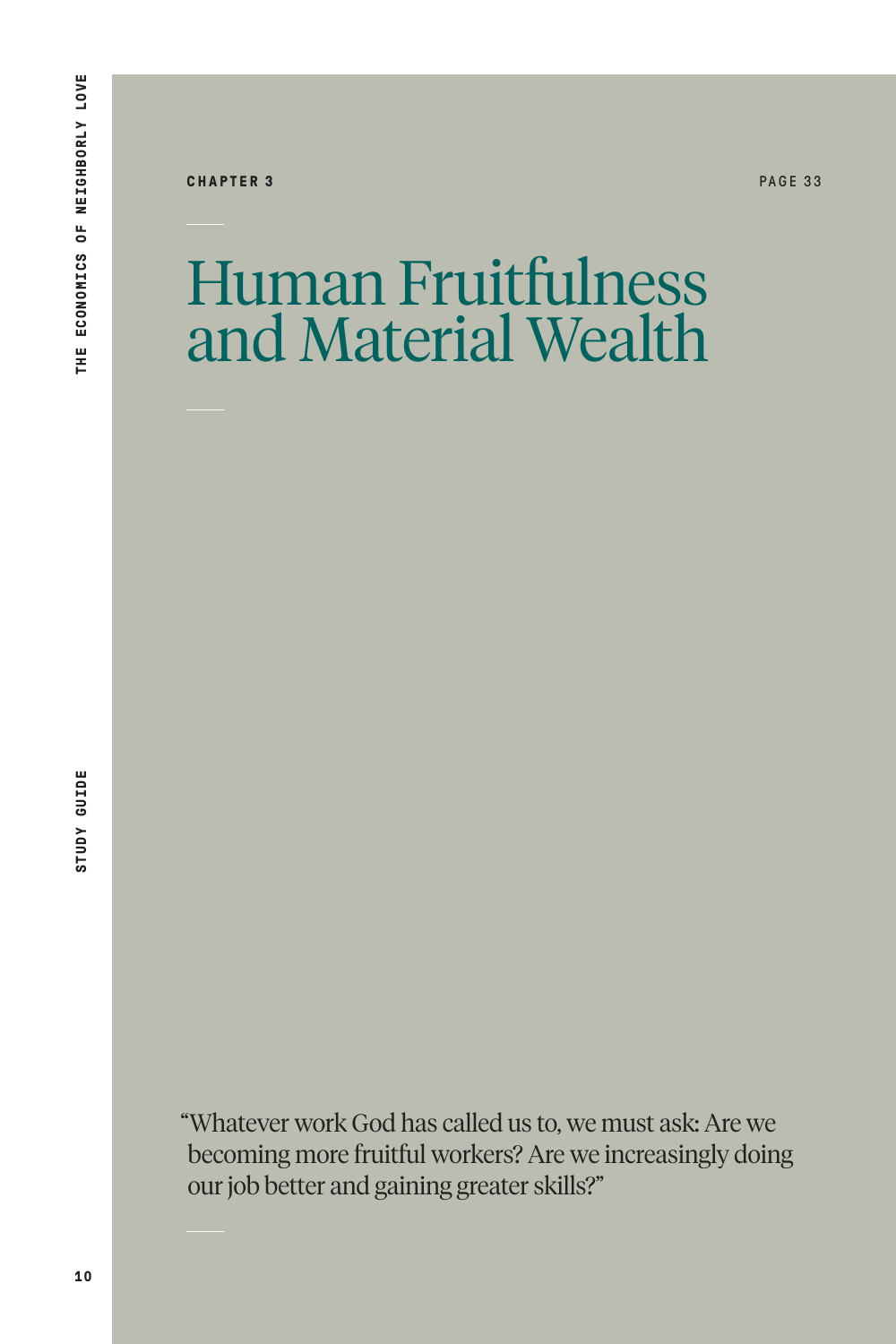**11**

#### **QUESTIONS**

1. "Whatever work God has called us to, we must ask: Are we becoming more fruitful workers? Are we increasingly doing our job better and gaining greater skills?"

- 2. What are the two problematic views of wealth Nelson names? Which are you most tempted to believe?
- 3. What is the fixed pie fallacy and where do you see it applied in society?

a. b.

4. Nelson gives a lot of attention in this chapter to the Great Enrichment and the "hockey stick" economic upturn of the 19th and 20th centuries. What are the causes of the Enrichment and why are they important in the context of neighborly love?

5. Read Proverbs 30. What does this passage say about the opposite ends of the wealth spectrum?

6. In what ways do you need to redefine or reimagine fruitful work?

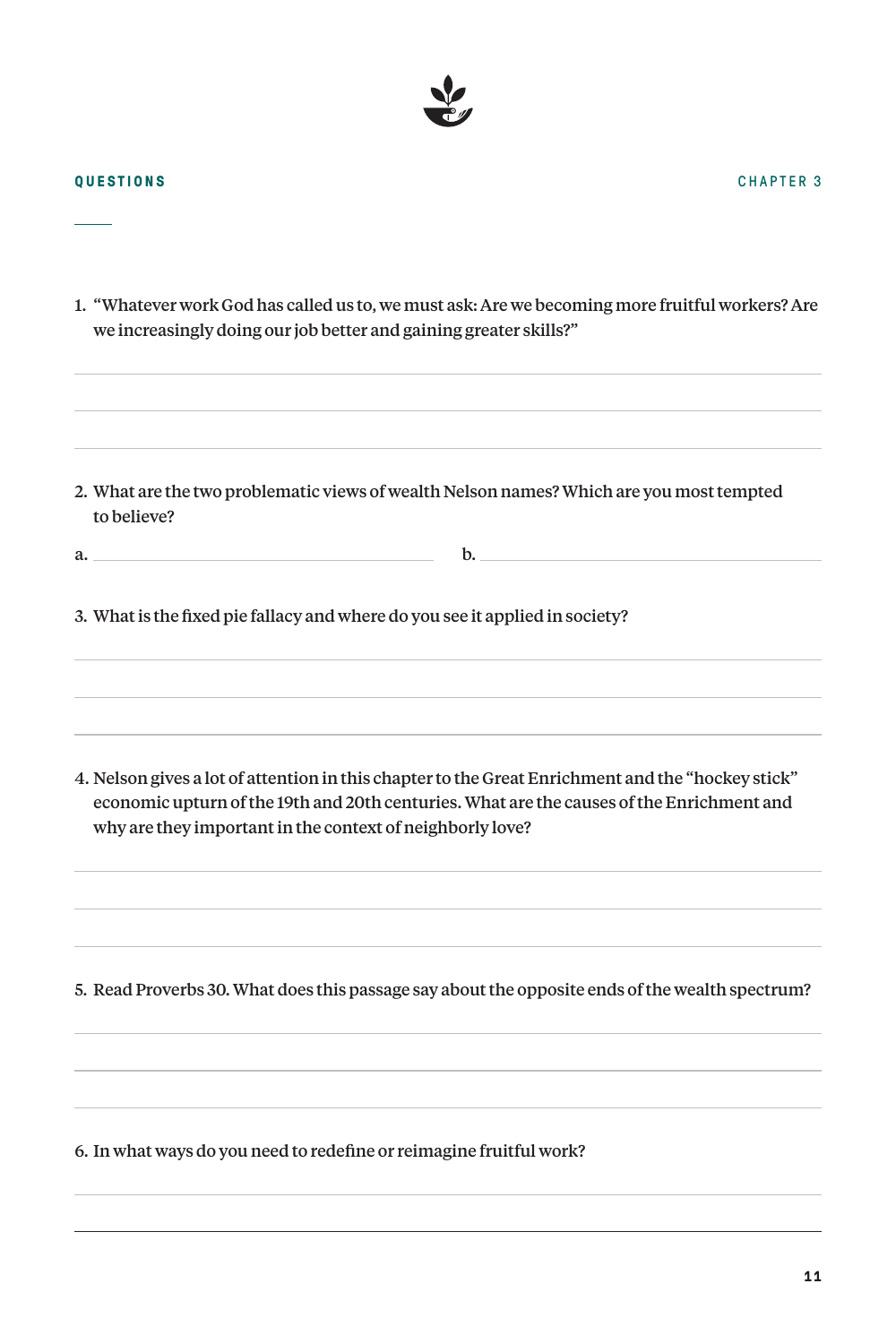**CHAPTER 4 PAGE 46** 

The Fruitfulness of Faithfulness

"So often, we are encouraged in our personal journeys of discipleship to lead more faithful lives marked by obedience and trust. And certainly faithfulness is an essential component of true discipleship. Without faith, we cannot know God or please God. Our enduring, trusting, persevering faithfulness matters. Yet, in our pursuit of faithfulness, I wonder if we might not have unintentionally overlooked the high importance of fruitfulness, missing the comprehensive fullness of what God desires for us. In fact, I'd go so far to ask, Is it possible to lead a faithful life without leading a fruitful life? Can we be faithful without being fruitful?"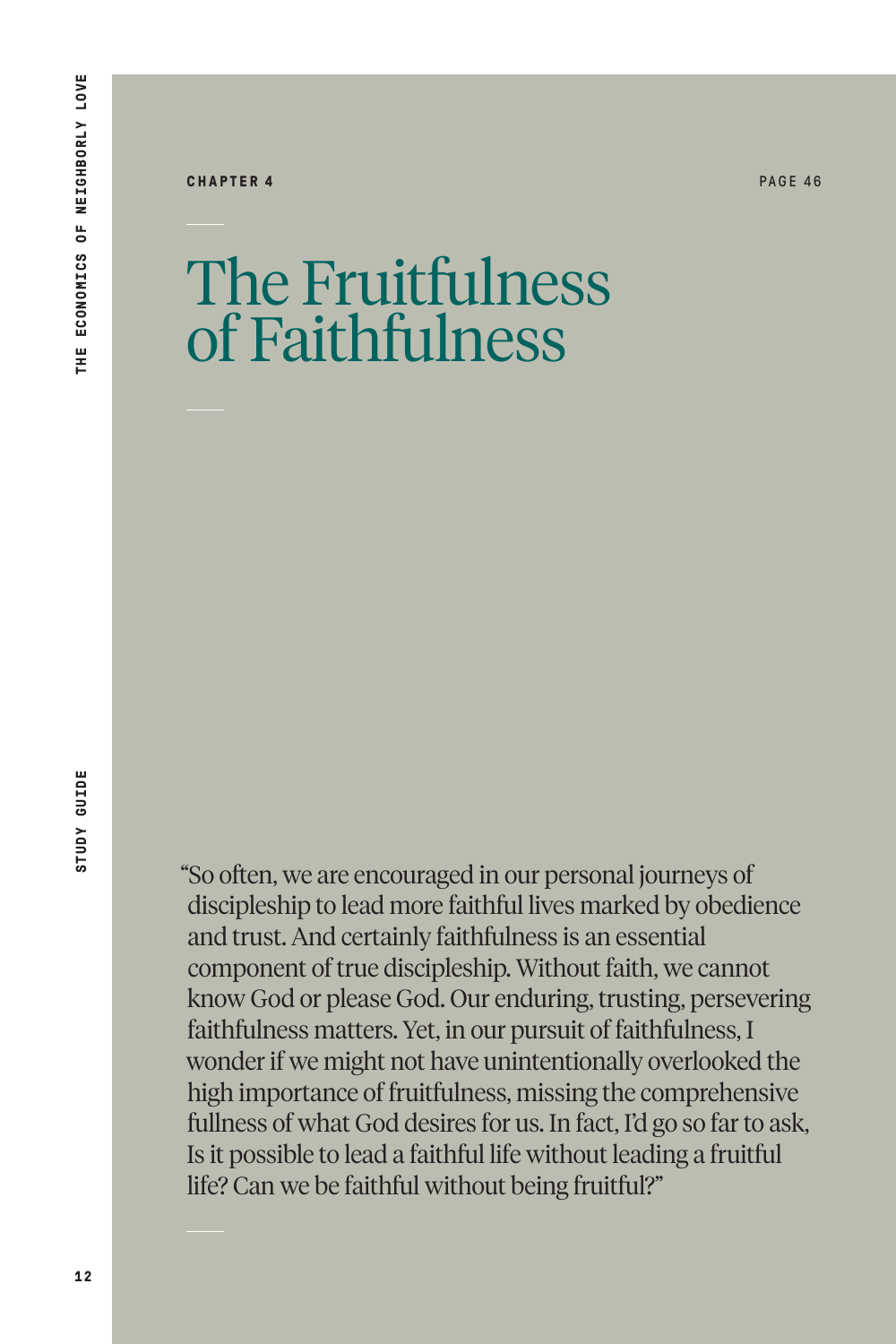

**QUESTIONS**

| 1. Read John 15. What does Nelson say is the connection between abide and fruitfulness?                                                                                      |
|------------------------------------------------------------------------------------------------------------------------------------------------------------------------------|
|                                                                                                                                                                              |
|                                                                                                                                                                              |
| 2. Nelson lists three manifestations of fruitfulness. What are they and how do they relate?                                                                                  |
|                                                                                                                                                                              |
|                                                                                                                                                                              |
| $\mathbf{c}$ .                                                                                                                                                               |
| 3. What is the connection between cultivating character and culture?                                                                                                         |
|                                                                                                                                                                              |
|                                                                                                                                                                              |
| 4. Read Matthew 25:14-30. Then read Colossians 3:23, 1 Thessalonians 4: 9-11, and 2 Thessalonians<br>3:10-12. Together, what do these passages say about work and diligence? |
|                                                                                                                                                                              |
| 5. Nelson lists three distortions of fruitfulness that he says are common to churches in the United<br>States. What are they, and which do you see as most prevalent?        |
| a.                                                                                                                                                                           |
| $\mathbf{b}$ .                                                                                                                                                               |
| $\mathbf{c}$ .                                                                                                                                                               |

CHAPTER 4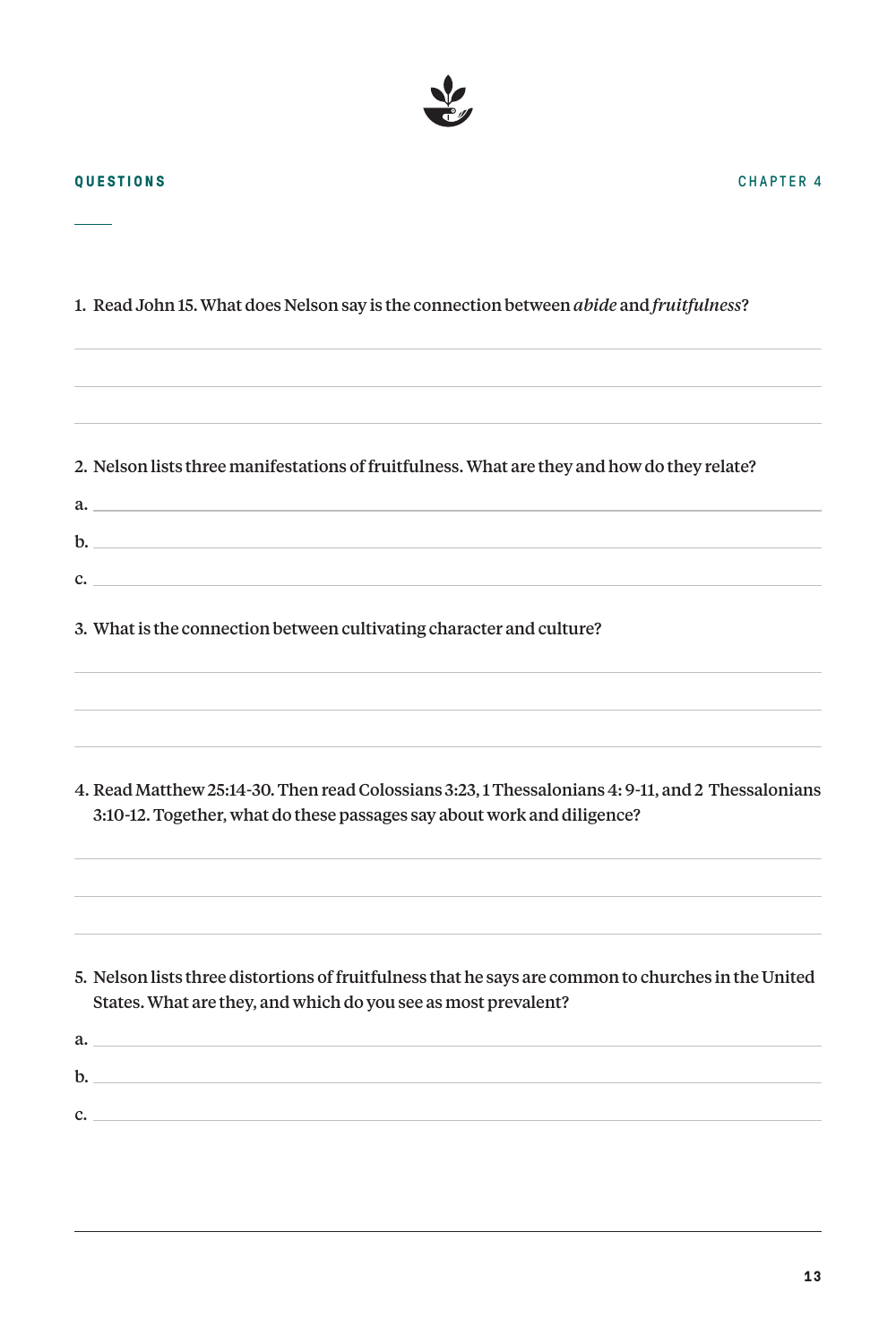#### **CHAPTER 5** PAGE 63

### Loving the Neighborhood

**STUDY GUIDE** 

"How differently would we think about the important and complex reality of modern economics if we first saw it as the stewardship we all have been given by God for caring for our common home and cultivating the art of living together? Would we not look at economics differently and value economics more if we saw economic interaction as the place where value is created and where collaborative neighborly love is exchanged? How important might greater economic reflection be in the late modern world, where humans who see the world so differently need to learn to live together in our interconnected global village, in light of those differences?"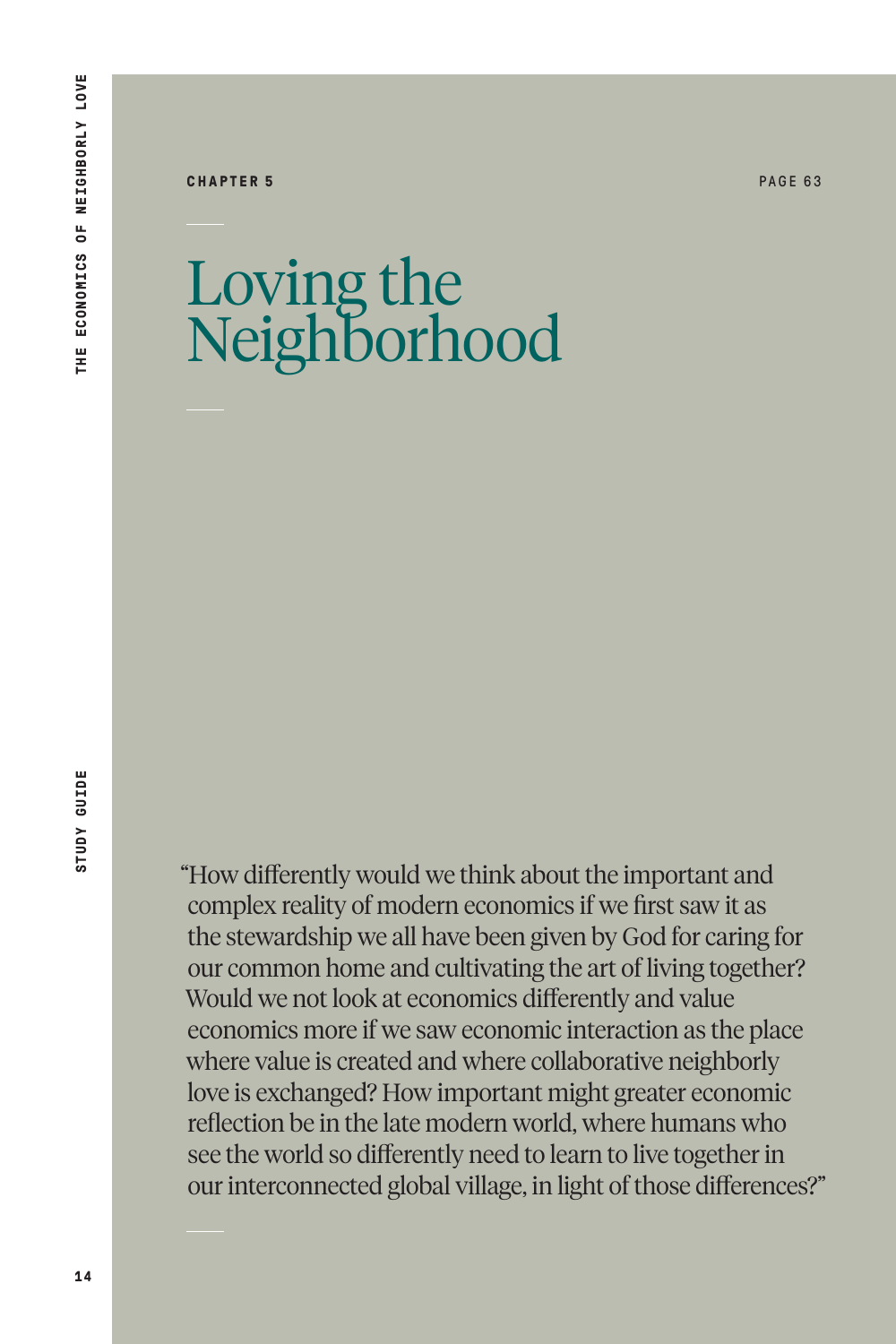

1. Why does God say in Genesis 2:18 that it's not good for Adam to be alone?

2. If you adopted the definition of economics on page 70 — "stewardship we all have been given by God for caring for our common home and cultivating the art of living together" — what could that change for you, your family, and your community?

3. What is the relationship between good neighbors and good neighborhoods?

4. Nelson argues that a free-market economy is the best imperfect system for the common good. What are the four reasons he offers?

|    | a.             |
|----|----------------|
| b. |                |
|    | $\mathbf{C}$ . |
| d. |                |
|    |                |

5. What is the economics of mutuality?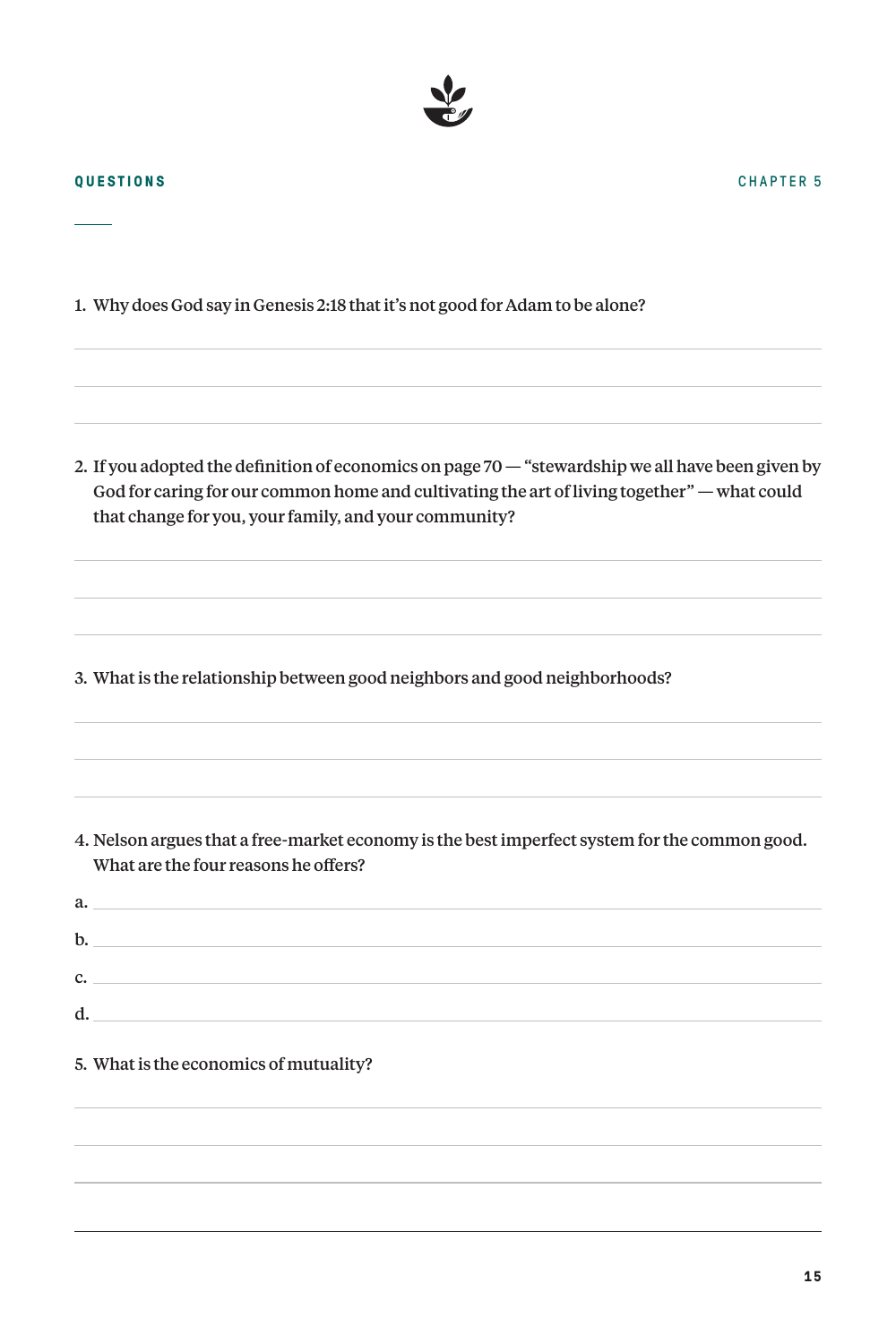### Economic Wisdom

"It is important to grasp the symbiosis and synergy operative within this economic wisdom trinity. A virtuous person who brings value to the economic system of exchange through their diligent labor will have capacity for economic generosity. In Old Testament wisdom literature, virtue, diligence, and generosity come together as a primary means and motivation for true neighborly love. Wisdom calls for a neighborly love of compassion and capacity. Wisdom compels us forward with both compassion for the economic needs of our neighbor and the economic capacity to meet those needs through wise generosity."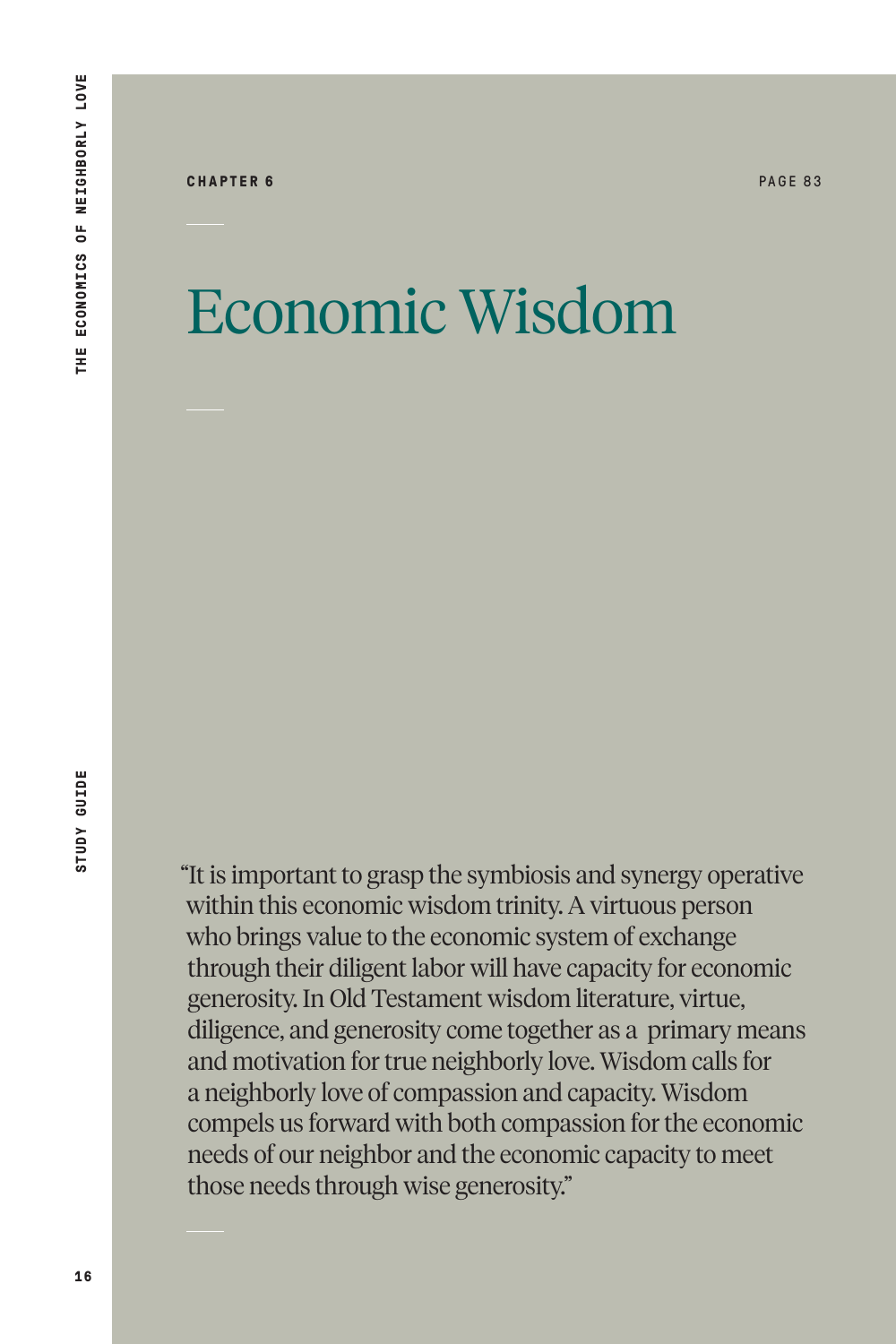| 1. Read 2 Chronicles 1:11-12. What are the connections between wisdom and honor, possessions<br>and honor?                         |
|------------------------------------------------------------------------------------------------------------------------------------|
| 2. Nelson highlights three themes from Proverbs - the wisdom trinity. What are they?<br>a.<br>$\mathbf{b}$ .                       |
| $\mathbf{C}$ .<br>3. Economic integrity. What do Proverbs 22 and 28 have to say about America's Great Recession?                   |
| 4. Economic diligence. Nelson points to two "close relationships" in Proverbs. What are they?<br>How have you seen those play out? |
| 5. Economic generosity. Read Proverbs 14. How does generosity connect to diligence and<br>integrity?                               |
|                                                                                                                                    |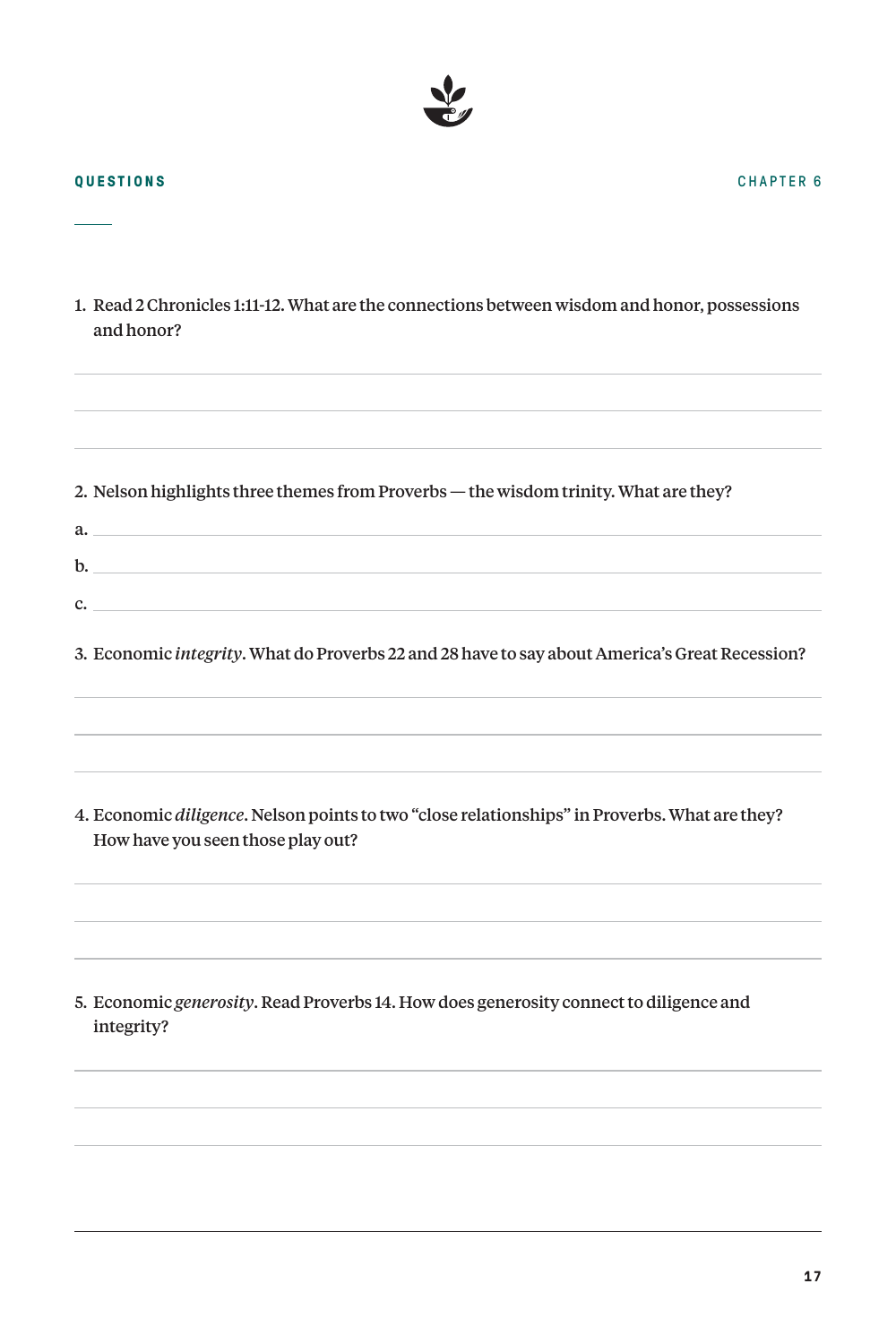#### **CHAPTER 7** PAGE 94

#### Wisdom and the Modern Economy

"When we learn and apply economic wisdom, we can be hopeful that economic injustice can be confronted, economic opportunity can be offered, and economic flourishing can be a reality, even for the most vulnerable and marginalized of society. While some economic theories and frameworks are better than others in producing human flourishing, they all can be distorted and corrupted. Economic progress can be achieved, yet economic perfection will only come when Jesus returns and establishes his perfect reign in the new heavens and new earth. In this already–not yet moment of redemptive history, economic wisdom that comes from Scripture as well as sound economic understanding articulated by thoughtful economists will move us in the direction of a God-honoring, humble confidence, hopeful realism, and greater human flourishing."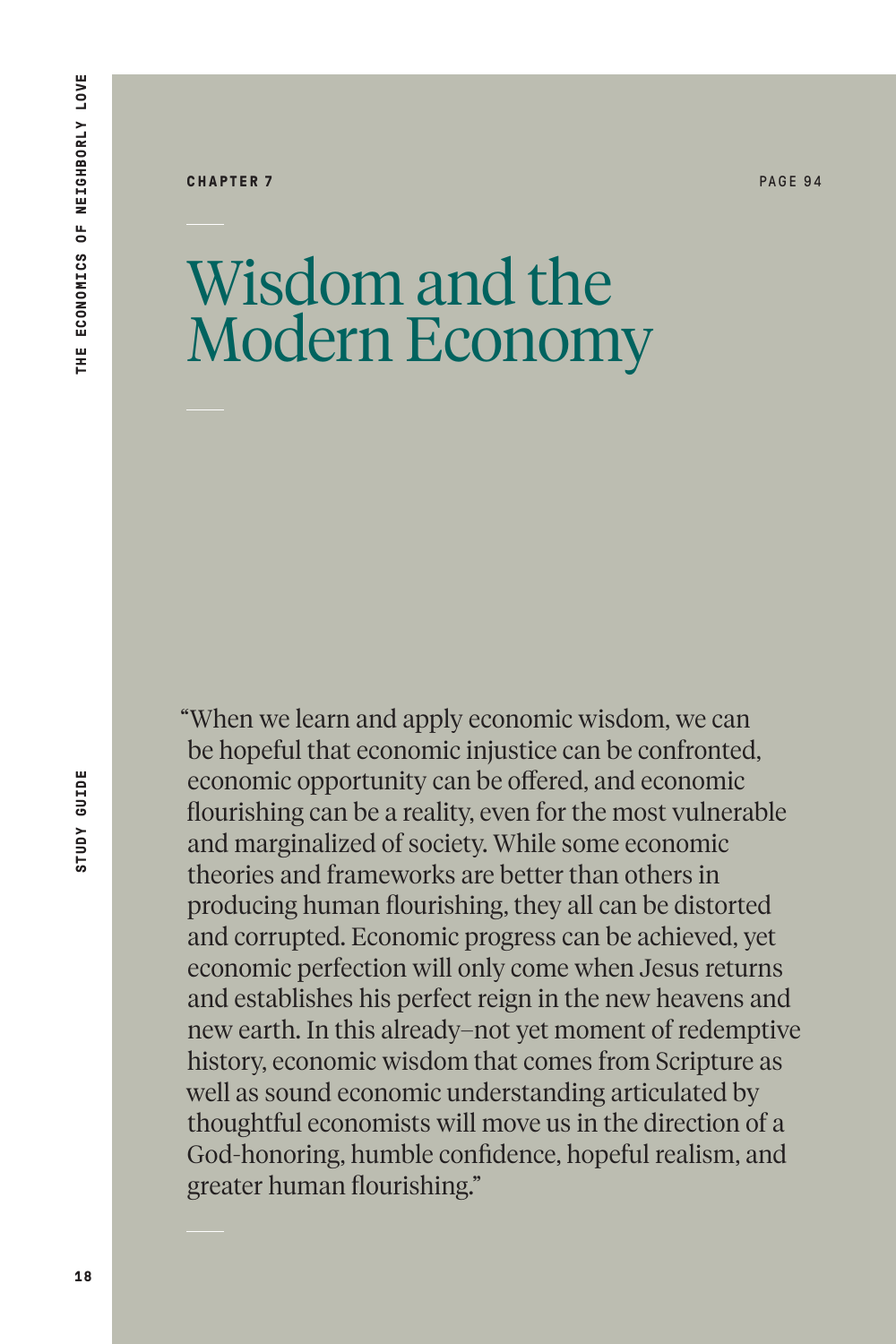**QUESTIONS**

 $\overline{\phantom{a}}$ 

1. In this chapter, Nelson addresses seven "foundational economic building blocks." What are they and how do they fit together?

| a.                                                                                                       | $e.$ $\qquad \qquad$                                                                             |  |  |
|----------------------------------------------------------------------------------------------------------|--------------------------------------------------------------------------------------------------|--|--|
| $\mathbf{b}$ .                                                                                           | $f.$ $\qquad \qquad$                                                                             |  |  |
| $c.$ $\overline{\phantom{a}}$                                                                            |                                                                                                  |  |  |
| d.                                                                                                       |                                                                                                  |  |  |
|                                                                                                          | 2. What is the difference between self-interest and sinful selfishness?                          |  |  |
| apostle Paul in 1 Timothy 6?                                                                             | 3. How can profits encourage people to look out for the good of others? Does this contradict the |  |  |
| 4. What are the institutions Nelson names as "indispensable" to a flourishing economy?<br>$a_{\rm}$      |                                                                                                  |  |  |
| $\mathbf{b}$ .                                                                                           |                                                                                                  |  |  |
| $\mathbf{c}$ .                                                                                           |                                                                                                  |  |  |
| 5. Read Proverbs 31. How do integrity, diligence, and generosity come together in the<br>virtuous woman? |                                                                                                  |  |  |
|                                                                                                          |                                                                                                  |  |  |
|                                                                                                          |                                                                                                  |  |  |

CHAPTER 7

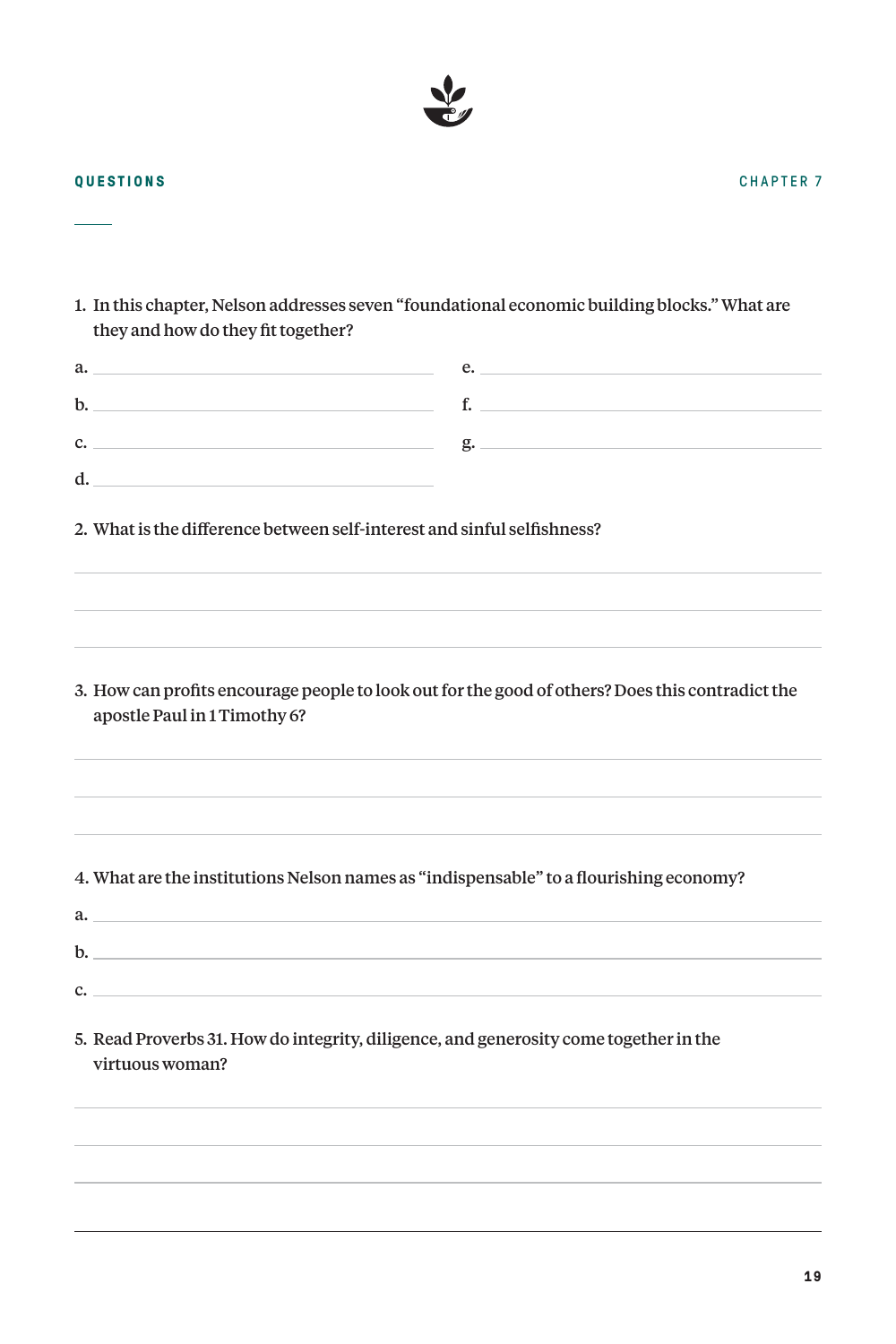**CHAPTER 8** PAGE 110

### Wise Generosity

"If we begin to more firmly grasp God's design on how we should direct our generosity, the revolution of generosity we are graciously experiencing in our time will have profound and lasting impact for the gospel and the common good. But if we are unwise with how our generosity is directed, we will miss the wide-open door of opportunity before us in this strategic moment in redemptive history."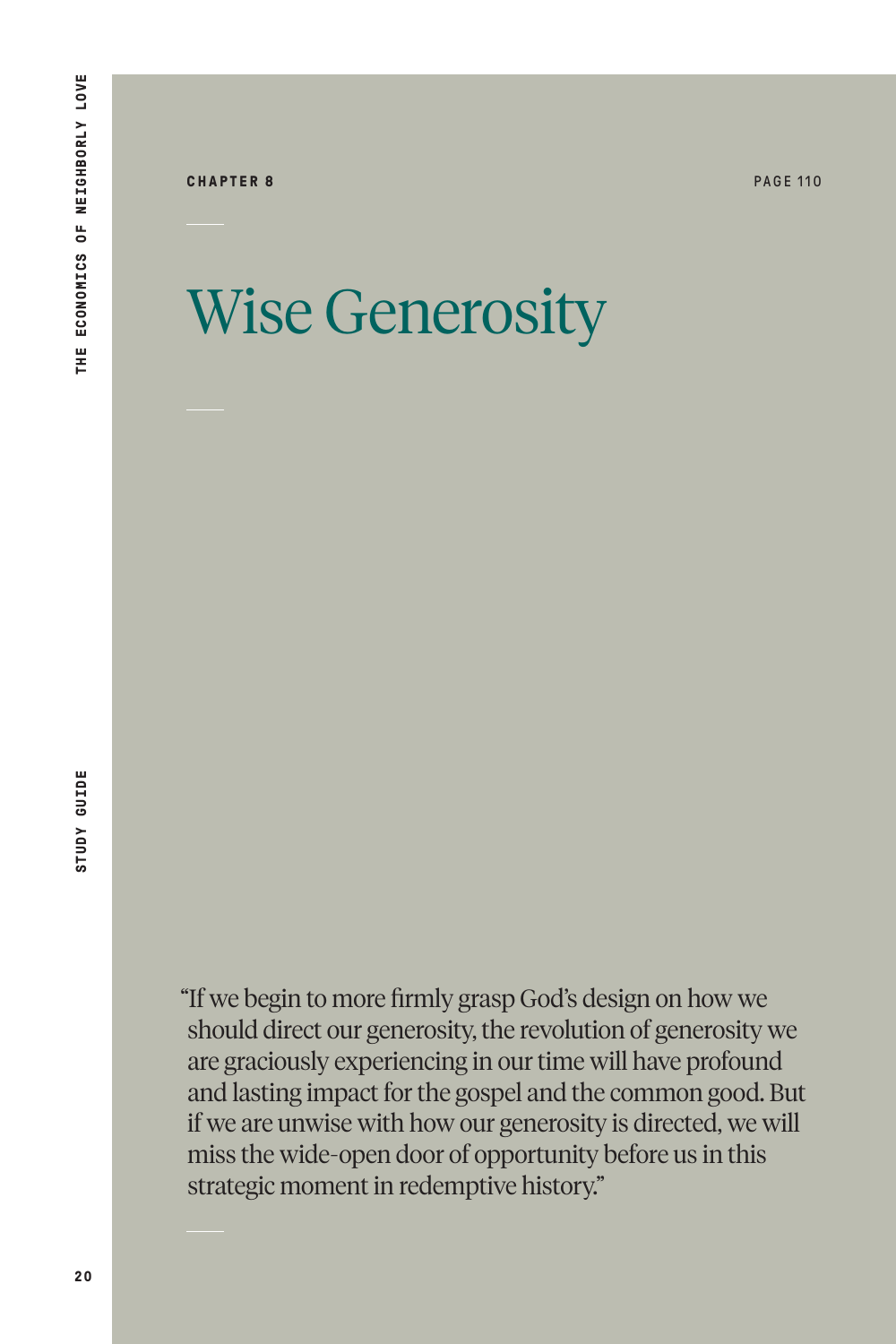

**QUESTIONS**

| 1. What is design-based giving and what are the three things it promotes? (113)                                         |
|-------------------------------------------------------------------------------------------------------------------------|
| a.                                                                                                                      |
| $\mathbf{b}$ .                                                                                                          |
| $\mathbf{C}$                                                                                                            |
| 2. Design-based giving also depends on three "bedrock ideas." What are they?                                            |
| a.                                                                                                                      |
| $\mathbf{b}$ .                                                                                                          |
| $\mathbf{c}$ .                                                                                                          |
| 3. What is "grace-giving"? Is grace-giving what the apostle Paul promotes?                                              |
| 4. How does your understanding of the local church influence your contributions to its work?<br>How has it in the past? |
| 5. How can design-based giving reorder your loves?                                                                      |

CHAPTER 8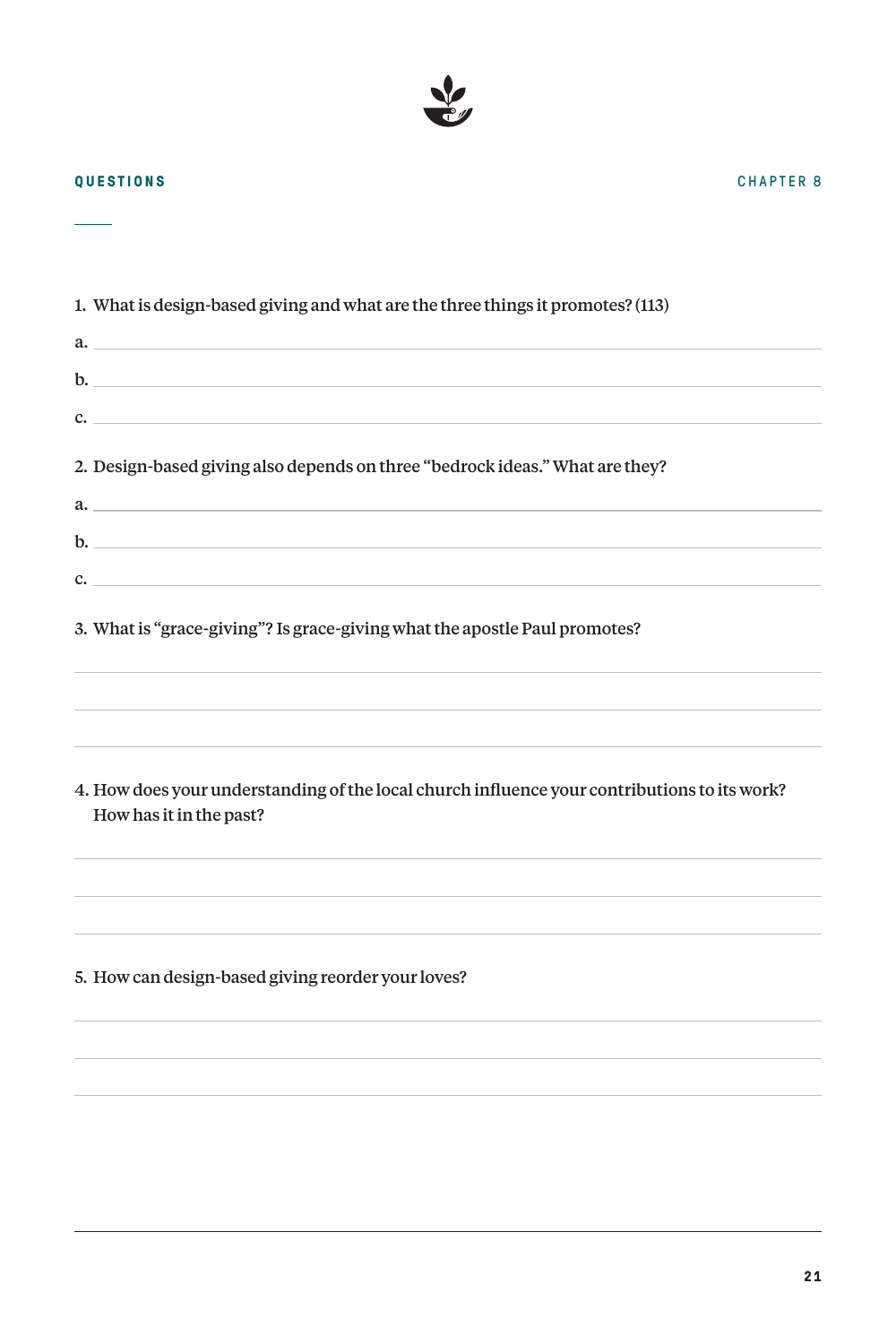**CHAPTER 9** PAGE 127

## The Poor Among Us

"In his death and resurrection, Jesus the Messiah provides the final solution for humanity's greatest poverty. However, we must also remember that Jesus himself demonstrated compassion and care for the materially poor throughout his earthly ministry. When Jesus spoke about his messianic mission, he often spoke of the poor. In his hometown of Nazareth, as he read the Isaiah scroll, Jesus identified himself as one bringing good news to the materially impoverished."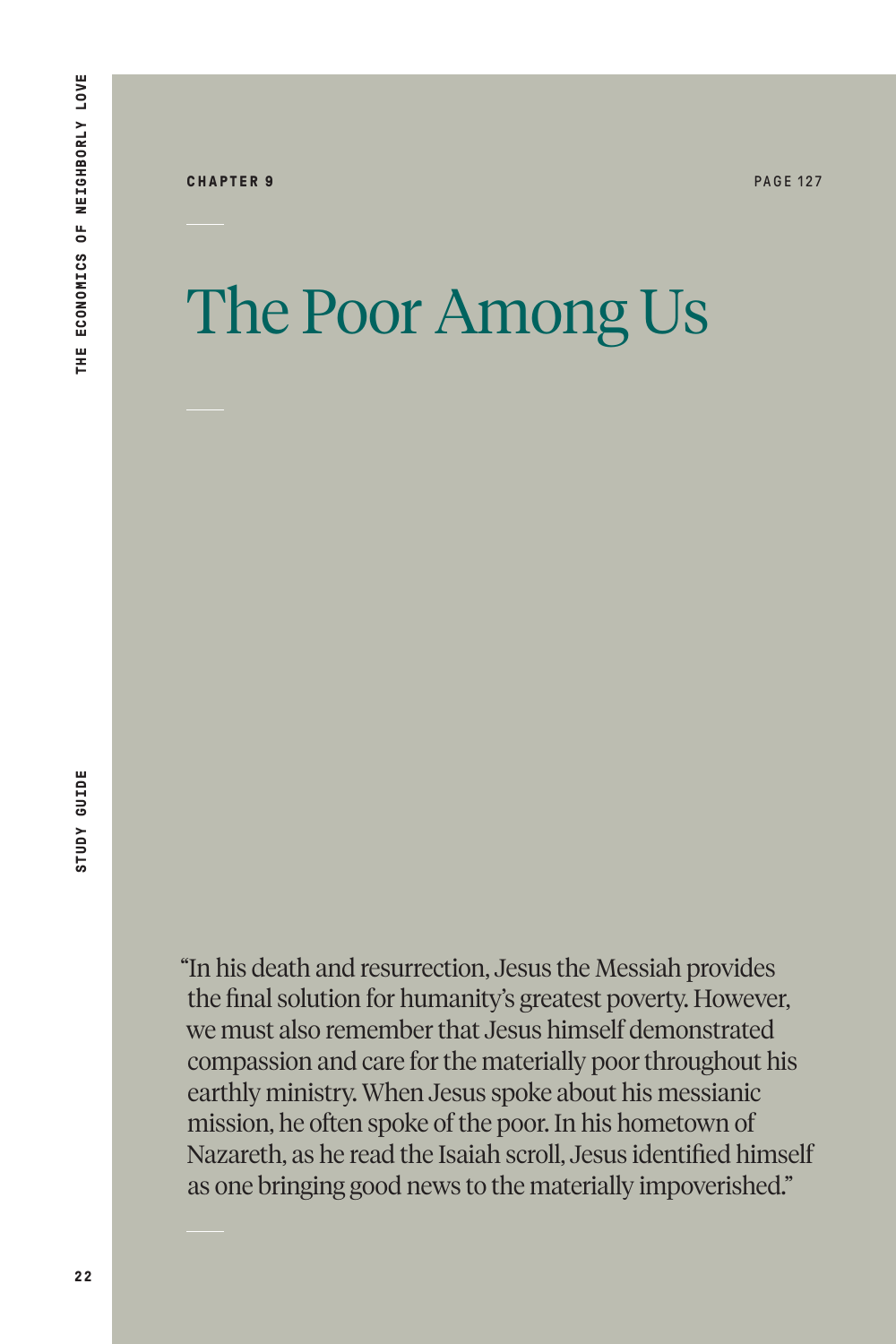1. What is poverty, according to Nelson?

2. What does evangelism have to do with poverty?

3. How does the story of Ruth reveal God's heart for the poor? Is this consistent with the New Testament vision?

- 4. Nelson names five barriers to poverty alleviation. What are they? And which do you encounter most often?
- a.  $b.$ c.
- 5. What are some practical ways you can step outside your "bubble of cultural insularity" and engage the poor in your community?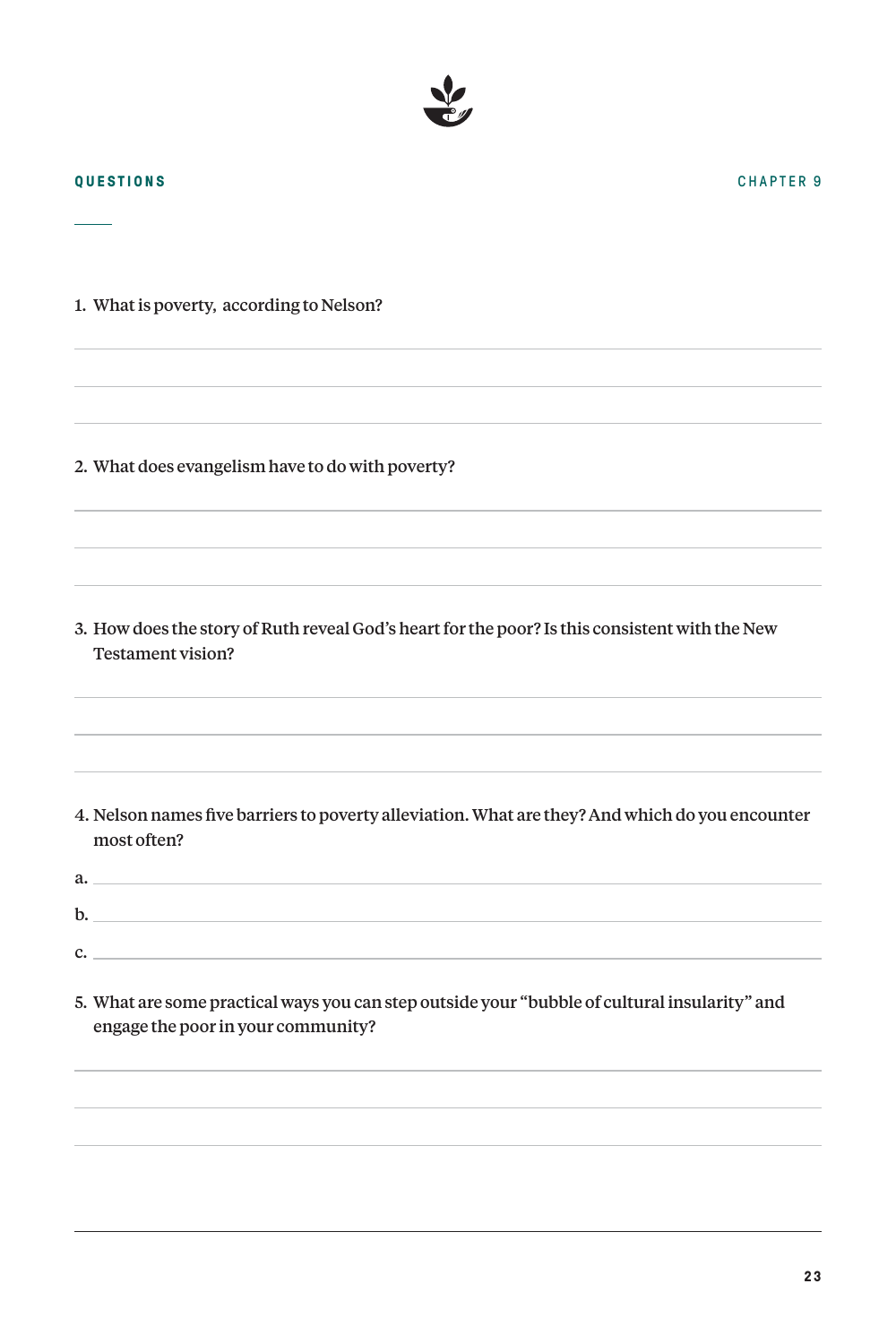#### Economic Injustice

"A prophetic voice must not only point out the errors of injustice but also offer better ways forward for the flourishing of all. In speaking to those in the for-profit world, my prophetic message is not that economic profits do not matter, they clearly do. Rather, it is to warn that economic profits can come to matter too much and can blind us to our stewardship of the common good. When the idolatry of power and economic greed captures the human heart, it is only a matter of time until the indiscriminate shrapnel of injustice does great damage. At the heart of the matter, injustice is a matter of the heart."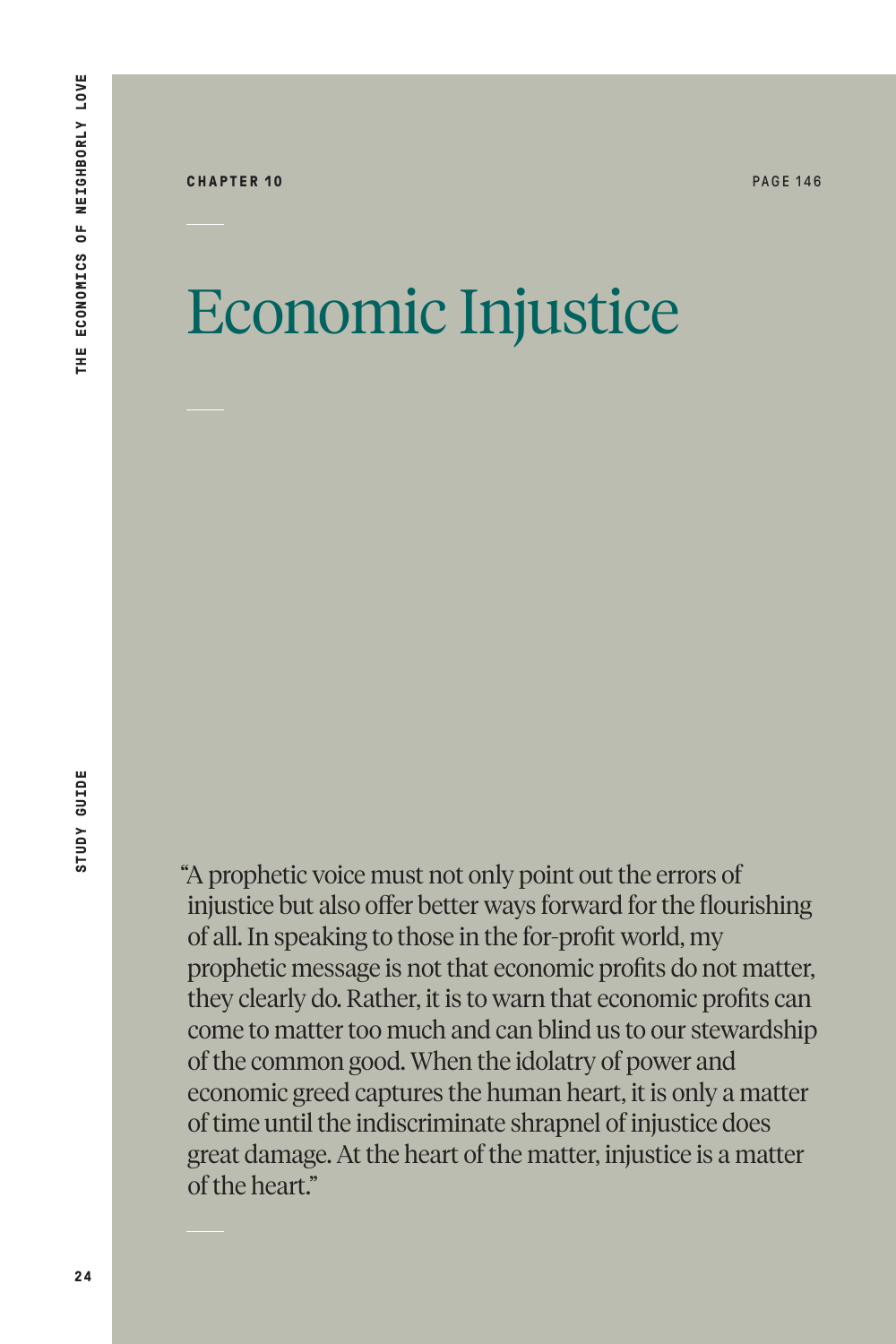

a.

1. Are gospel proclamation and calls for economic justice mutually exclusive? Why or why not?

2. Nelson calls out four current realities he says require prophetic indictment. What are they?

c.  $\Box$ 

|  |  | 3. Can you think of some ways of preying on the poor in your community? |  |
|--|--|-------------------------------------------------------------------------|--|

b.

d.

4. How can your church be an agent of racial reconciliation in your community?

5. Human trafficking is an obvious human right problem. How is it an economic issue?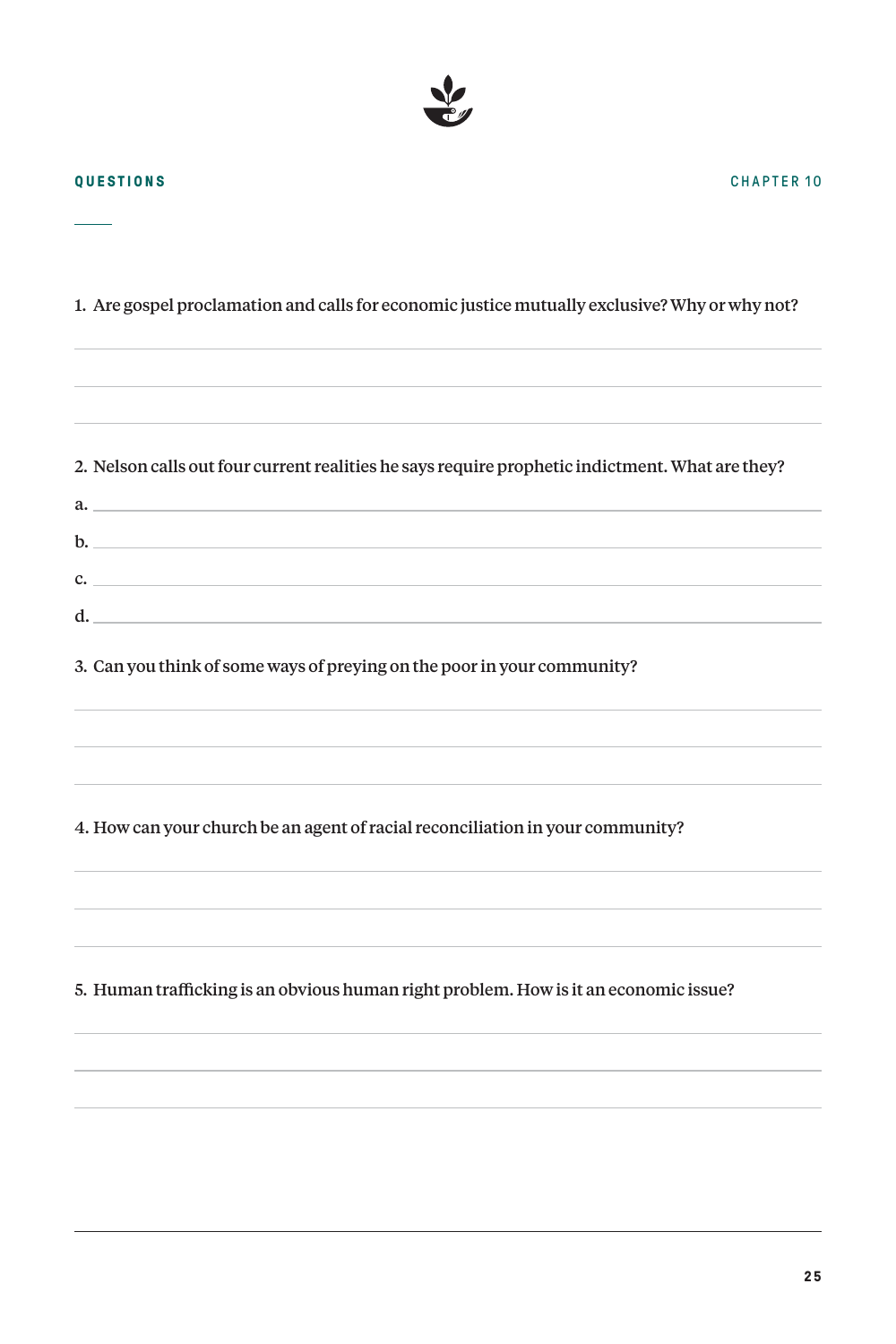## Rebuilding the Ruins

"In the book of Nehemiah, we find a wise and principled way forward for pastors and Christian leaders who, out of the overflow of their love of God and neighbor, seek to enhance human flourishing and rebuild the ruins of sin-stained, broken cities and disintegrated social order. Nehemiah's writing and example offers encouragement and instruction to Christian leaders and faith communities who take seriously the call to neighborly love through the conduit of faith, work, and economic integration. Specifically, Nehemiah suggests that the huge task of rebuilding broken communities begins when we first see the need, and advances as we keep a Godward focus."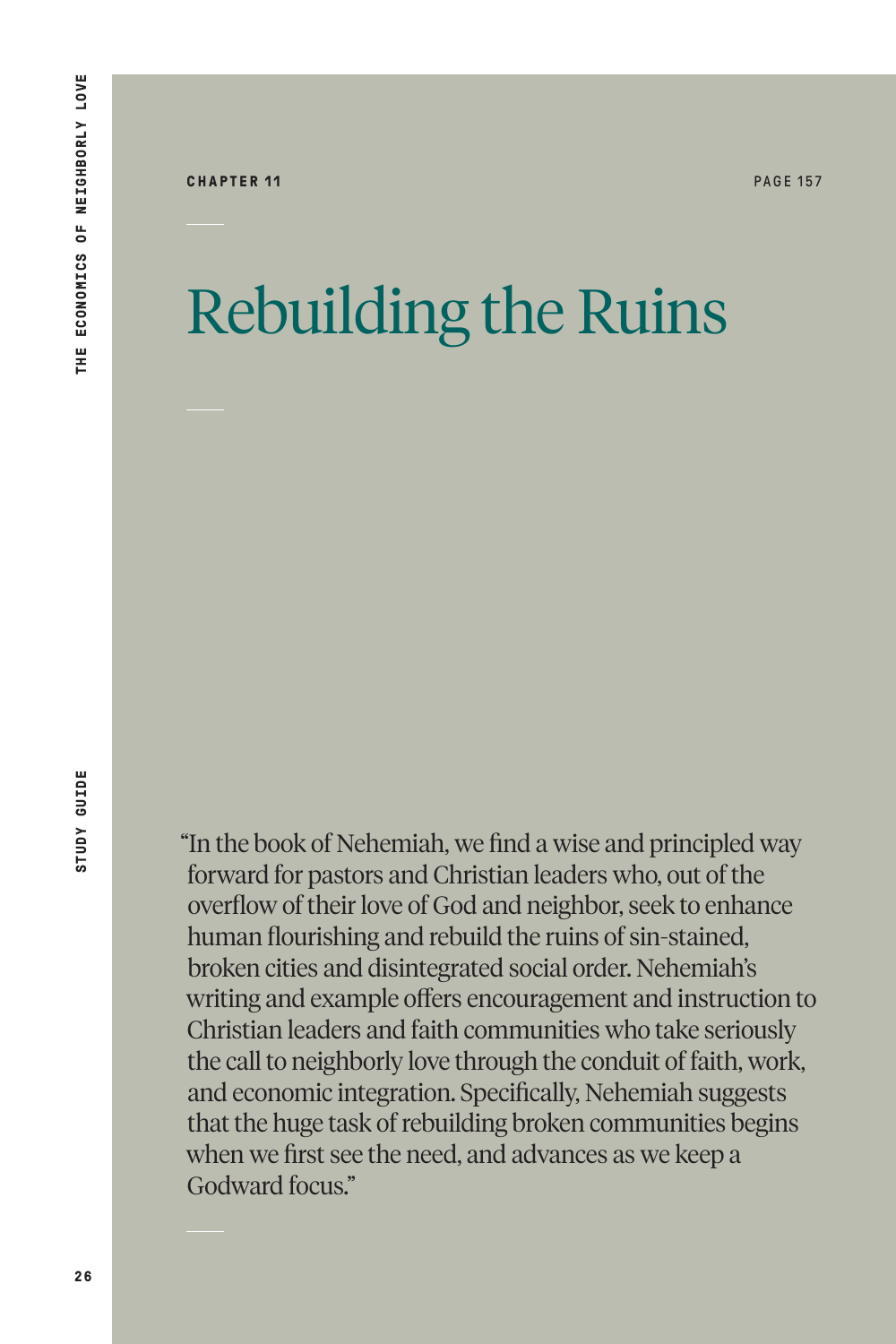1. Why does Nelson tell the story of Nehemiah?

2. Nelson says key to Nehemiah's work was a "Godward" focus. How did this focus animate the prophet in the story?

3. Read Matthew 20:1-16. How does the parable of the landowner establish an "economy of grace"?

4. What "else" is required for free-market economies to survive?

5. Nelson describes an ideal gospel ecosystem. How is your community aligning with that vision? How could you get closer to it?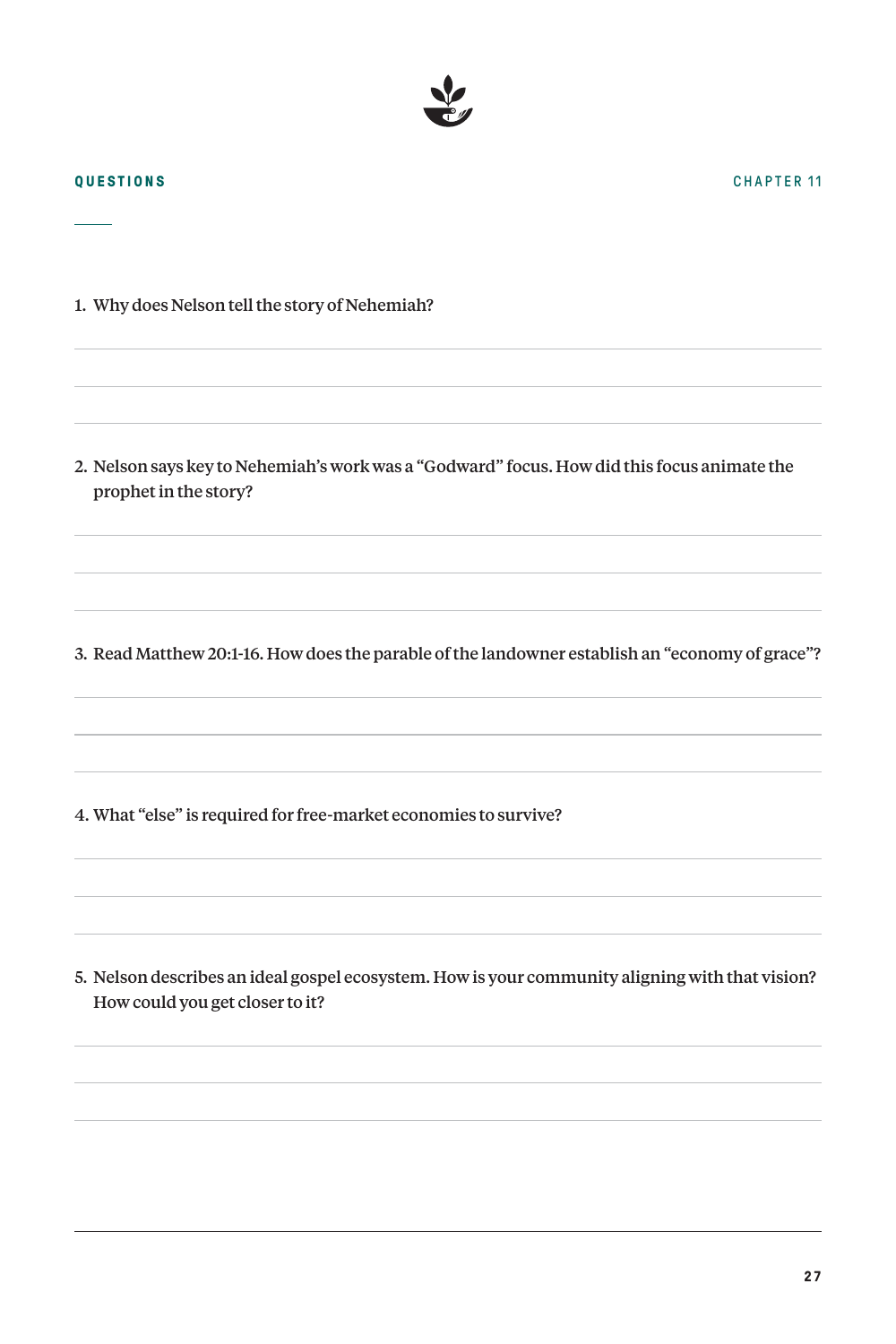**CHAPTER 12** PAGE 172

# Getting to Work

"Rebuilding the ruins around us requires that we first embrace new patterns of seeing and thinking. But it also requires us to get to work."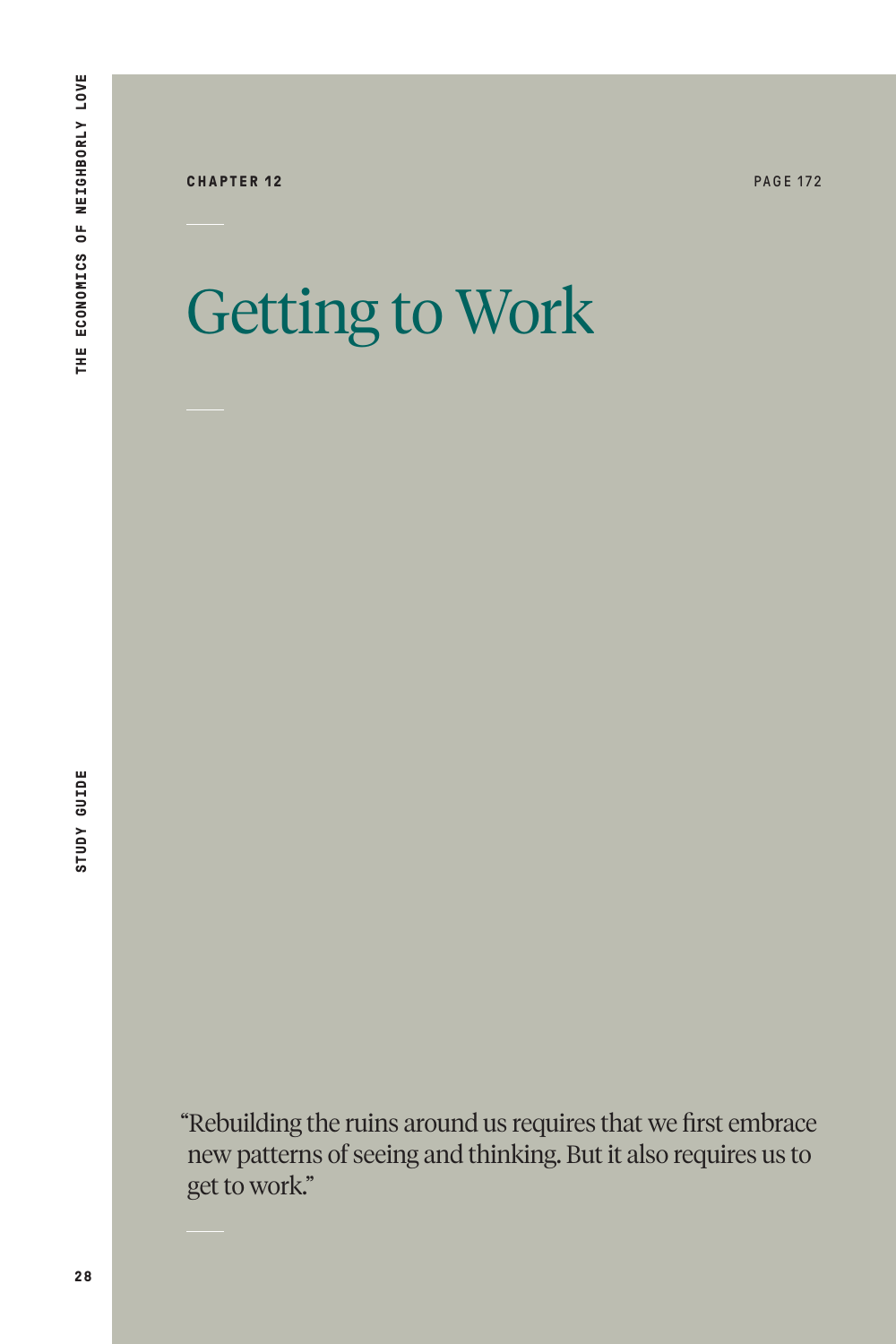$\overline{\phantom{a}}$ 

| be involved in? | 1. Why is fostering entrepreneurship important to flourishing communities, even for churches to |
|-----------------|-------------------------------------------------------------------------------------------------|
|                 |                                                                                                 |
|                 | 2. Nelson argues that job creation is essential to sustainable poverty alleviation. How?        |
|                 |                                                                                                 |
| do the same?    | 3. How you work matters, too. In what ways could you work to be more productive and help others |
| a.              | 4. Nelson's church employs five "antipoverty building blocks." What are they?<br>$\mathbf{d}$ . |
| $\mathbf{b}$ .  |                                                                                                 |
| $\mathbf{c}$ .  |                                                                                                 |
| to go about it? | 5. What is vocational stewardship? And what are Amy Sherman's four pathways for local churches  |
|                 |                                                                                                 |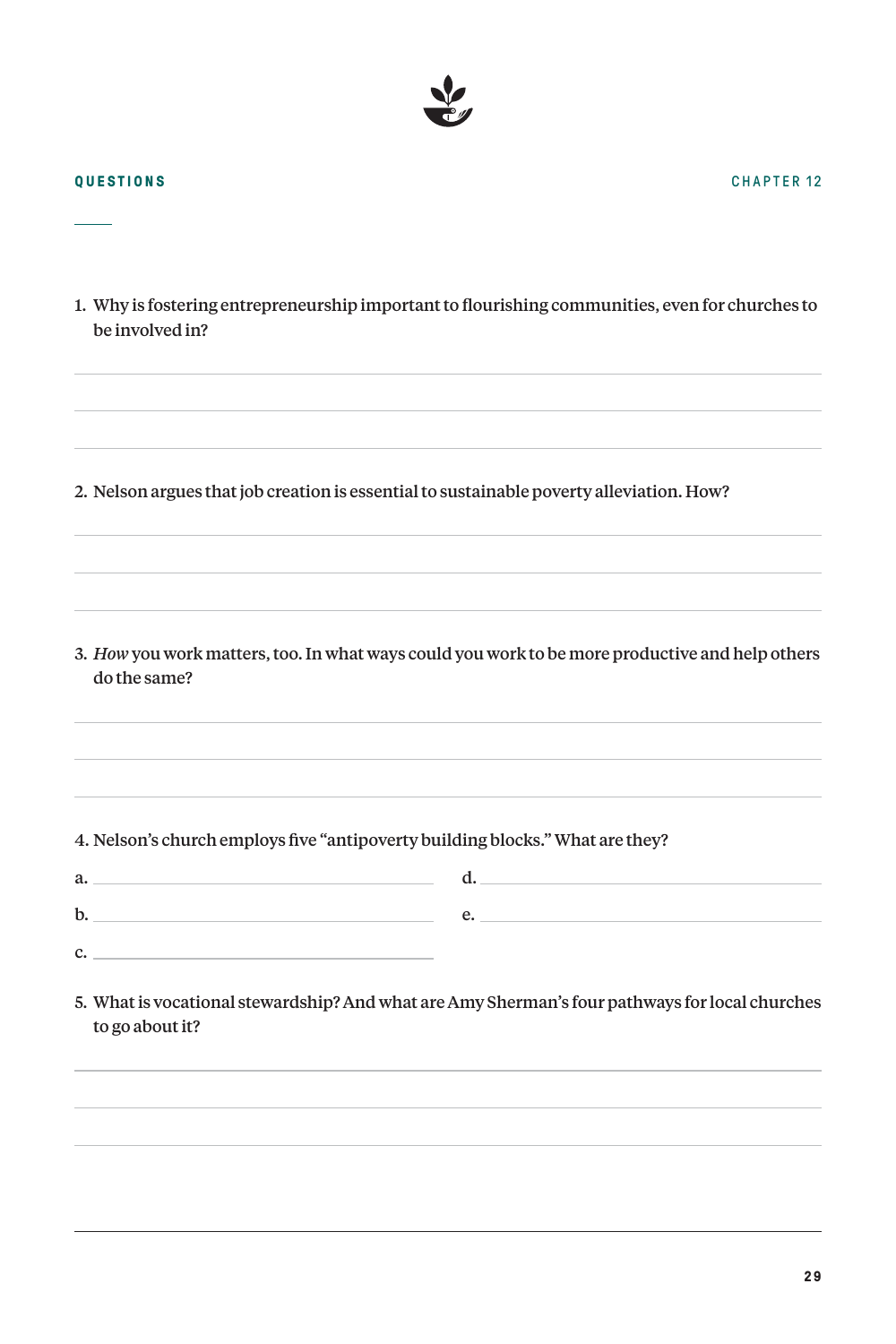### The Hope of the World

**STUDY GUIDE** 

"The life Pastor Reid lives, the message he communicates, and the local church he serves all speak to the vital importance of connecting Sunday worship with Monday work and the economy. In a time when the local church is often marginalized, opportunities for neighborly love, gospel impact, and positive cultural influence are brimming with possibilities—if we are willing to engage the world of work. Yet it will take Spirit-empowered pastors and church leaders who out of theological conviction embrace a more robust missional paradigm that takes seriously the stewardship of equipping congregations for a majority of their lives. At the heart of local church mission is the intentional multiplication of Jesus' apprentices who embody neighborly love in the workplace, adding value in the broader economy."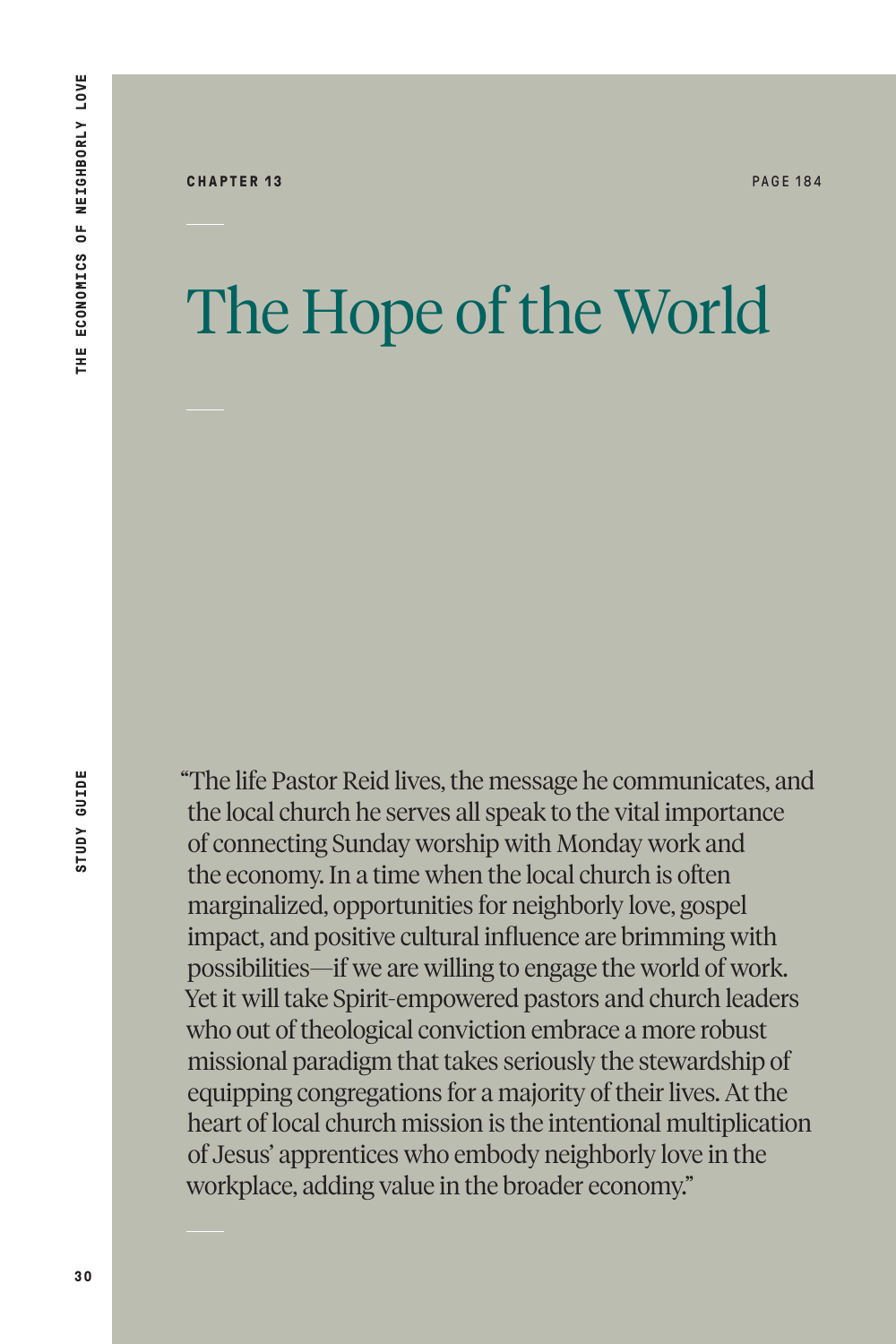

1. The story of pastor Reid's talking to the airline mask company concludes with employees reacting emotionally to his story. Why would they be emotional about his story?

2. How does capacity relate to a church's mission or neighborly love?

3. What could "more intentional faith, work, and economic focus" look like in your local church? How could it help close the Sunday-Monday gap?